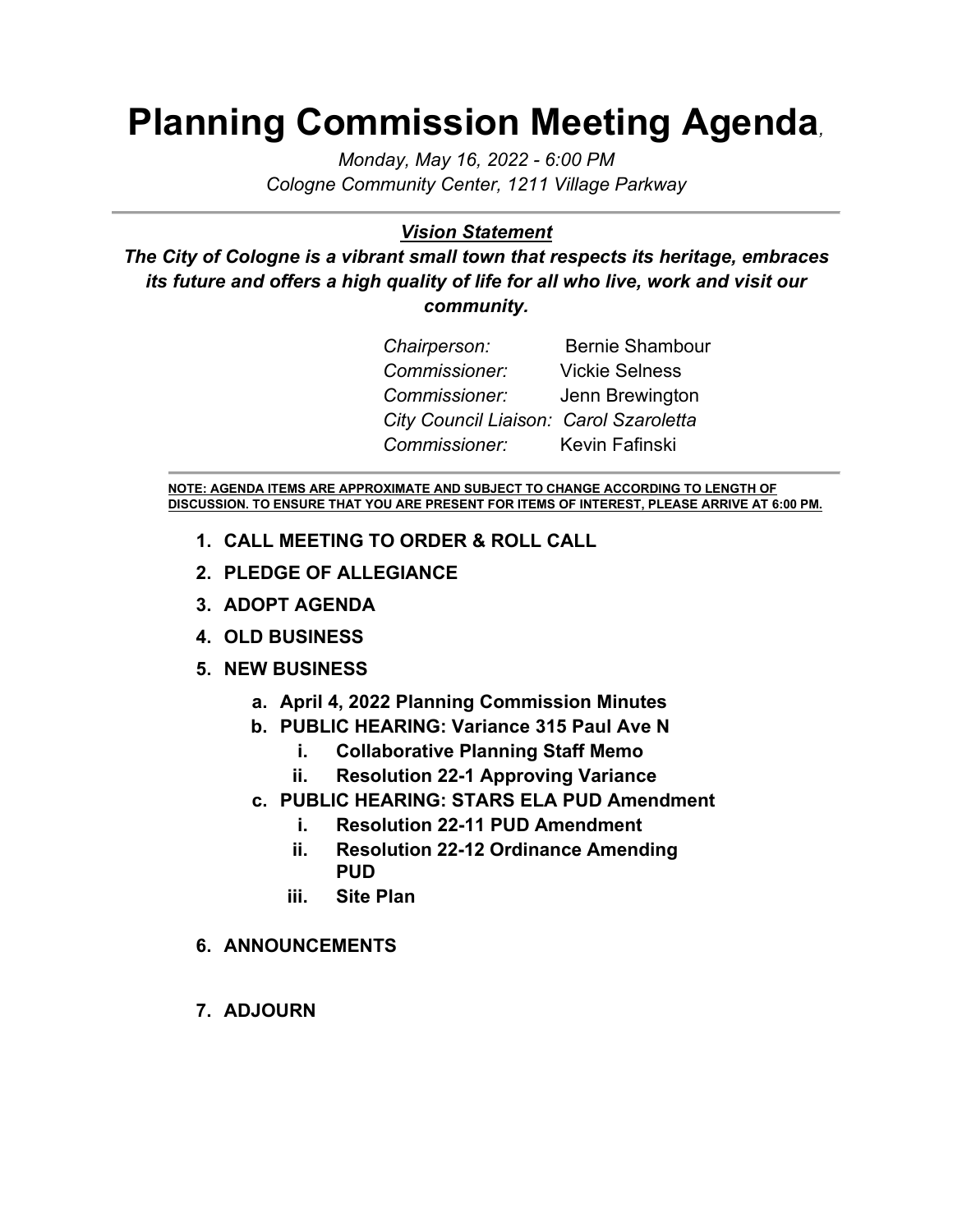## **Planning Commission Meeting Minutes**

*Monday, April 4, 2022 - 6:00 PM Cologne Community Center, 1211 Village Parkway*

## *Vision Statement*

*The City of Cologne is a vibrant small town that respects its heritage, embraces its future and offers a high quality of life for all who live, work and visit our community.*

| Chairperson:                           | <b>Bernie Shambour</b> |
|----------------------------------------|------------------------|
| Commissioner:                          | <b>Vickie Selness</b>  |
| <i>Commissioner:</i>                   | Jenn Brewington        |
| City Council Liaison: Carol Szaroletta |                        |
| Commissioner: Kevin Fafinski           |                        |

**NOTE: AGENDA ITEMS ARE APPROXIMATE AND SUBJECT TO CHANGE ACCORDING TO LENGTH OF DISCUSSION. TO ENSURE THAT YOU ARE PRESENT FOR ITEMS OF INTEREST, PLEASE ARRIVE AT 6:00 PM.**

## **1. CALL MEETING TO ORDER & ROLL CALL**

Chairperson Shambour called the meeting to order at 6:00PM with Commissioners Brewington, and Szaroletta present. Also present were City Administrator -Jesse Dickson and City Clerk – Michelle Morrison. Commissioner's Selness and Fafinski were absent.

## **2. PLEDGE OF ALLEGIANCE**

## **3. ADOPT AGENDA**

Motion by Commissioner Szaroletta to adopt the agenda as presented. Second by Commissioner Brewington. Motion carried 3-0.

- **4. OLD BUSINESS**
- **5. NEW BUSINESS**

## **a. March 7, 2022 Planning Commission Minutes**

Motion by Commissioner Brewington to approve the march 7, 2022 minutes, second by Commissioner Szaroletta. Motion carried 3-0.

## **b. PUBLIC HEARING: STARS ELA Preliminary Plat**

Dave Pokorney of Community Asset Group provided an update to the commissioners on the plat for STARS Early Learner Academy to be constructed on Village Market Drive. The facility would be a total of 17,000 sq ft with 13,600 sq ft dedicated for childcare, 1,400 sq ft for a coffee shop and drive up, 800 sq ft for a commercial kitchen and 900 sq ft of office space. The capacity would be for 115 children. Commissioners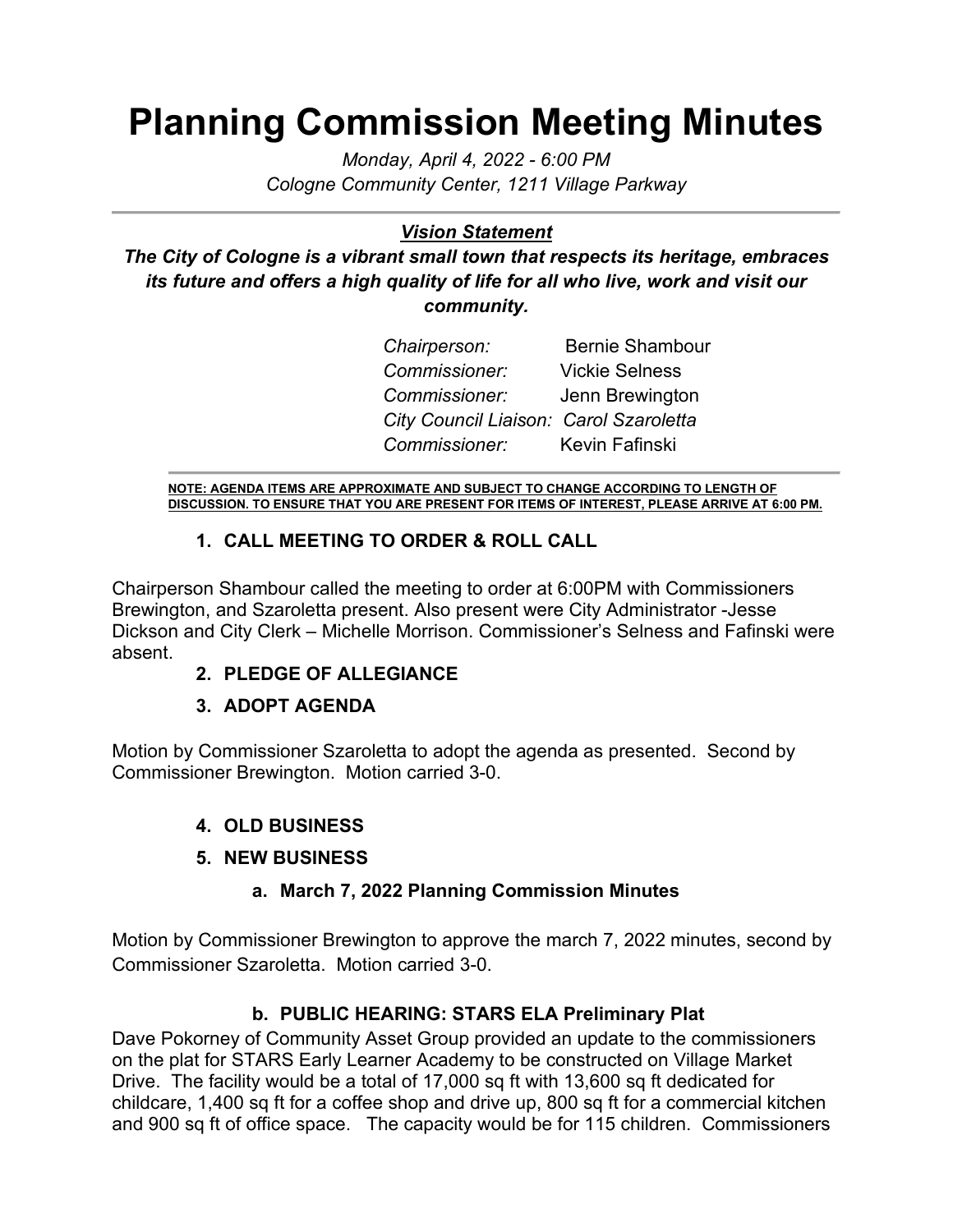asked questions about the project including concerns of traffic flow, parking, and the absence of a lighting plan. Motion by commissioner Brewington to close the public hearing, second by commissioner Szaroletta. Motion carried 3-0.

## **c. STARS ELA Preliminary Plat & Final Plat Application**

- **i. Bolton and Menk Review Memo**
- **ii. Collaborative Planning Review Memo**

Chair Shambour asked the city attorney Jacob Saufley if he had anything to add to the discussion. Mr. Saufley raised several concerns that needed resolution, most were outlined in the Bolton and Menk and Collaborative Planning memos. Motion by Commissioner Brewington to recommend that the city council move forward with the Preliminary and Final Plat for STARS ELA contingent on resolution of all matters raised by City Attorney Jacob Saufley specifically:

- The satisfaction of all items in the March 23, 2022 memo from the City Engineer, Bolton & Menk
- The satisfaction of all items in the March 29, 2022 memo from the City Planner, Collaborative Planning
- A lighting plan approved by the City Planner
- Entering into a grading agreement in the event that earthwork is necessary prior to release of final plat
- Entering into a developer's agreement in the event that the project will include the private development of public utilities and infrastructure
- Payment of applicable park dedication fees
- Site plan that complies with City zoning and parking as approved by City Planner
- Satisfaction of traffic circulation by City Engineer

Second by Commissioner Szaroletta. Motion carried 3-0.

## **6. ANNOUNCEMENTS**

## **7. ADJOURN**

Motion by Commissioner Szaroletta to adjourn at 7:47 PM, second by Commissioner Brewington. Motion carried 3-0.

\_\_\_\_\_\_\_\_\_\_\_\_\_\_\_\_\_\_\_\_\_\_\_\_ \_\_\_\_\_\_\_\_\_\_\_\_\_\_\_\_\_\_\_\_\_\_\_\_\_\_\_

Respectfully Submitted: Attest:

Michelle M Morrison, City Clerk Bernie Shambour, Chairperson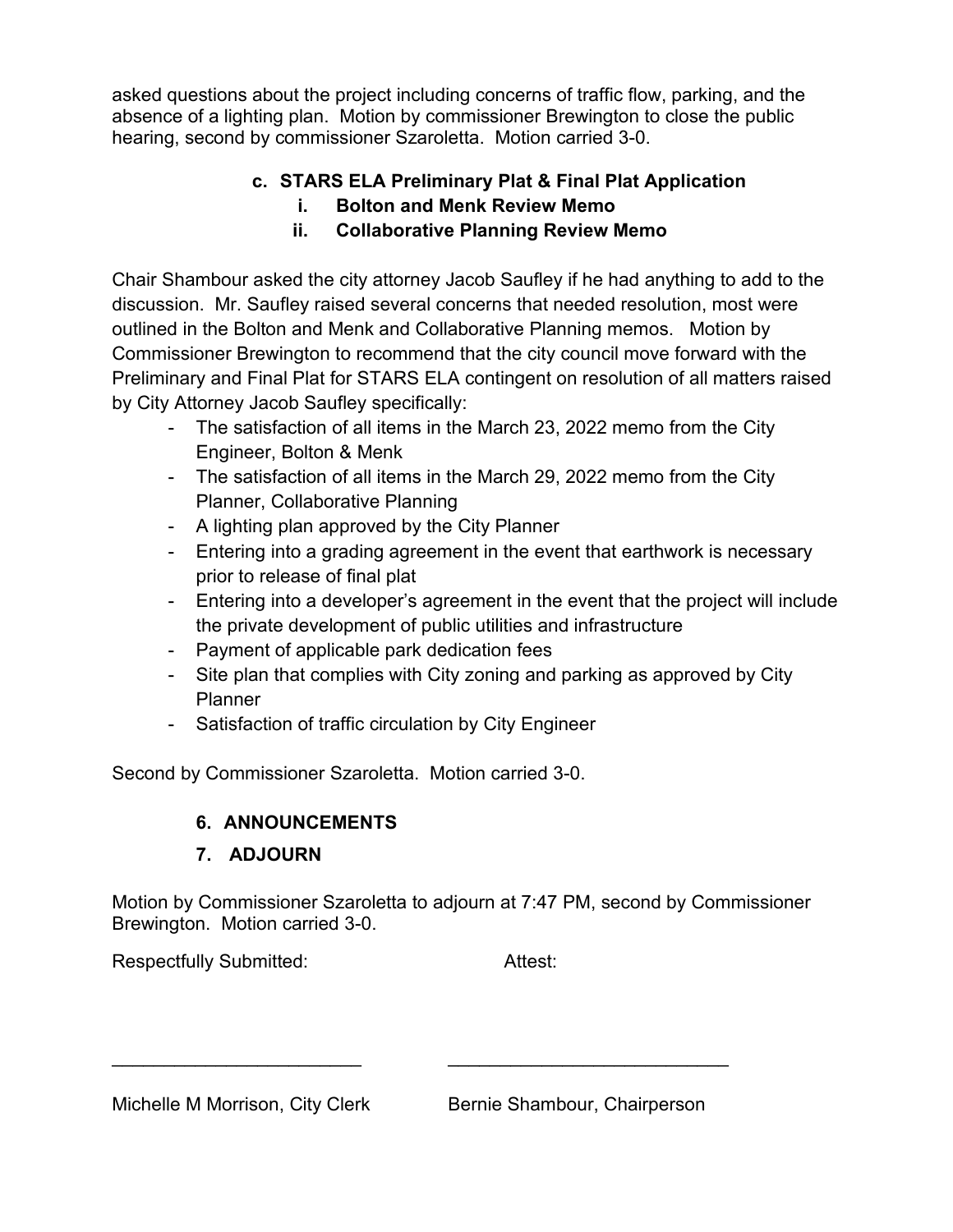## Collaborative Planning, LLC

## Memorandum

| To:      | Planning Commission (serving as Board of Appeals and Adjustments) |
|----------|-------------------------------------------------------------------|
| From:    | Cindy Nash, AICP, EDFP                                            |
| Date:    | May 12, 2022                                                      |
| Subject: | Variance – Lakeside Villa at 315 Paul Avenue North                |

The City has received a variance application for review and consideration.

### **Overview of Request**

The subject property is a lot of record in Lakeside Addition consisting of approximately 1.13 acres. A variance request is being made to reduce the parking required per City Code as a result of a planned conversion of an existing community space within the building to a studio apartment.

The property is zoned R-3 Multi-Family Residential. The property currently contains an apartment building with 12 dwelling units, which are comprised of 11 one-bedroom apartment units and one twobedroom apartment unit. The Zoning Ordinance requires a minimum of 2 parking spaces per dwelling



unit. The site currently contains 22 parking spaces and there typically are several vacant parking spaces at any given time. The Zoning Ordinance requires a minimum of 2 parking spaces per dwelling unit, so the property is currently non-compliant as it should have 24 parking spaces in its existing condition.

The property is immediately adjacent to Lake Benton and is within the shoreland overlay district and would be unable to expand the parking area without obtaining variances related to impervious coverage in the shoreland area.

The Comprehensive Plan contains goals of increasing

affordable housing as well as environmental protection. In this circumstance it appears that based on existing tenant parking use there is an opportunity to add an affordable housing unit in the community without impacting the environment. Given that an apartment building is managed by one owner, in the event that future parking needs change based on actual tenant use it is reasonable and recommended that a condition related to parking registration for tenants be included in a variance to address their use of the spaces.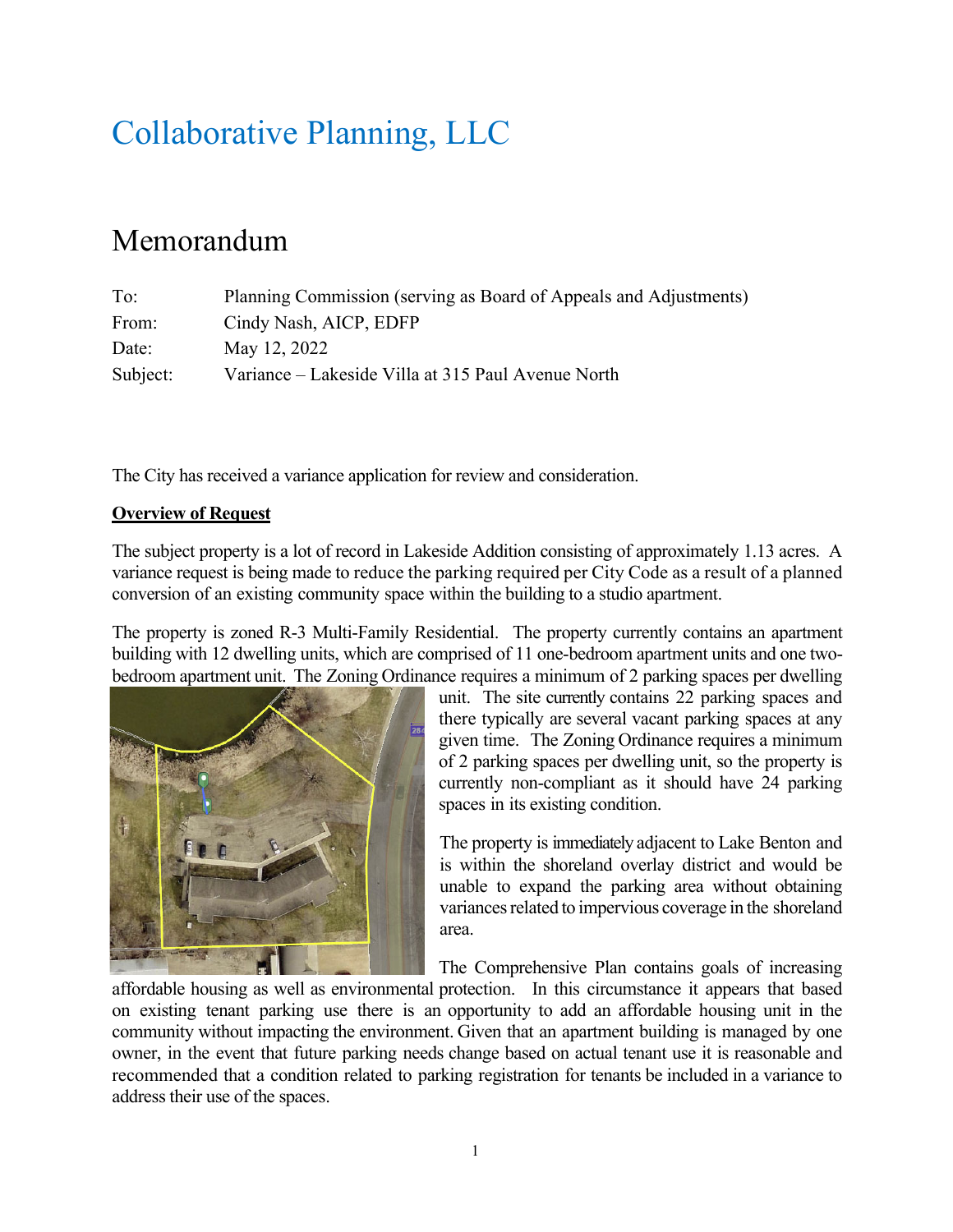## **Legal Background on Variances**

Minnesota statutes on variances were amended in 2011 to reflect a "practical difficulties" standard, rather than the previously used "undue hardship" standard. "Practical difficulties," as used in connection with the granting of a variance, means that the property owner proposes to use the property in a reasonable manner not permitted by the zoning ordinance; the plight of the landowner is due to circumstances unique to the property not created by the landowner; and the variance, if granted, will not alter the essential character of the locality. Economic considerations alone do not constitute practical difficulties.

This request is being evaluated based on the "practical difficulties" standard rather than the standard included in the Cologne Code of Ordinances.

### **Evaluation of Request**

In evaluating variance requests, the following questions should be considered:

- 1. Is the request a reasonable use of the land not permitted by the Zoning Ordinance? Staff Note: The City Code of Ordinances permits apartments in this zoning district, and the addition of one additional unit would be permitted by the Zoning Ordinance. Given the tenant mix at this existing building and the City's requirement of two parking spaces per dwelling unit, it appears that there is already more parking provided at the property than is needed to meet the actual needs of the tenants.
- 2. Is the plight of the landowner due to circumstances unique to the property not created by the landowner?

Staff Note: The lot is in the shoreland overlay zone, and the apartment building was constructed in 1983. Based on the existing tenant mix and the number of cars each tenant typically has, ample parking exists to accommodate the current units and the proposed additional unit. Conditions can be placed upon the variance if future tenant mix and use of cars triggers the need for addition control over required parking.

3. Will the variance, if granted, alter the essential character of the locality? Staff Note: The variance will not alter the essential character of the locality. No exterior change is proposed at all to the property.

The Zoning Ordinance also requires that certain findings are made by the Board of Appeals and Adjustments as follows:

1. Granting a variance will not adversely affect the public health, welfare and safety and will not be detrimental or injurious to property or improvements in the neighborhood.

Staff Note: The variance will allow for the addition of affordable housing in Cologne and would not necessitate the construction of unnecessary and additional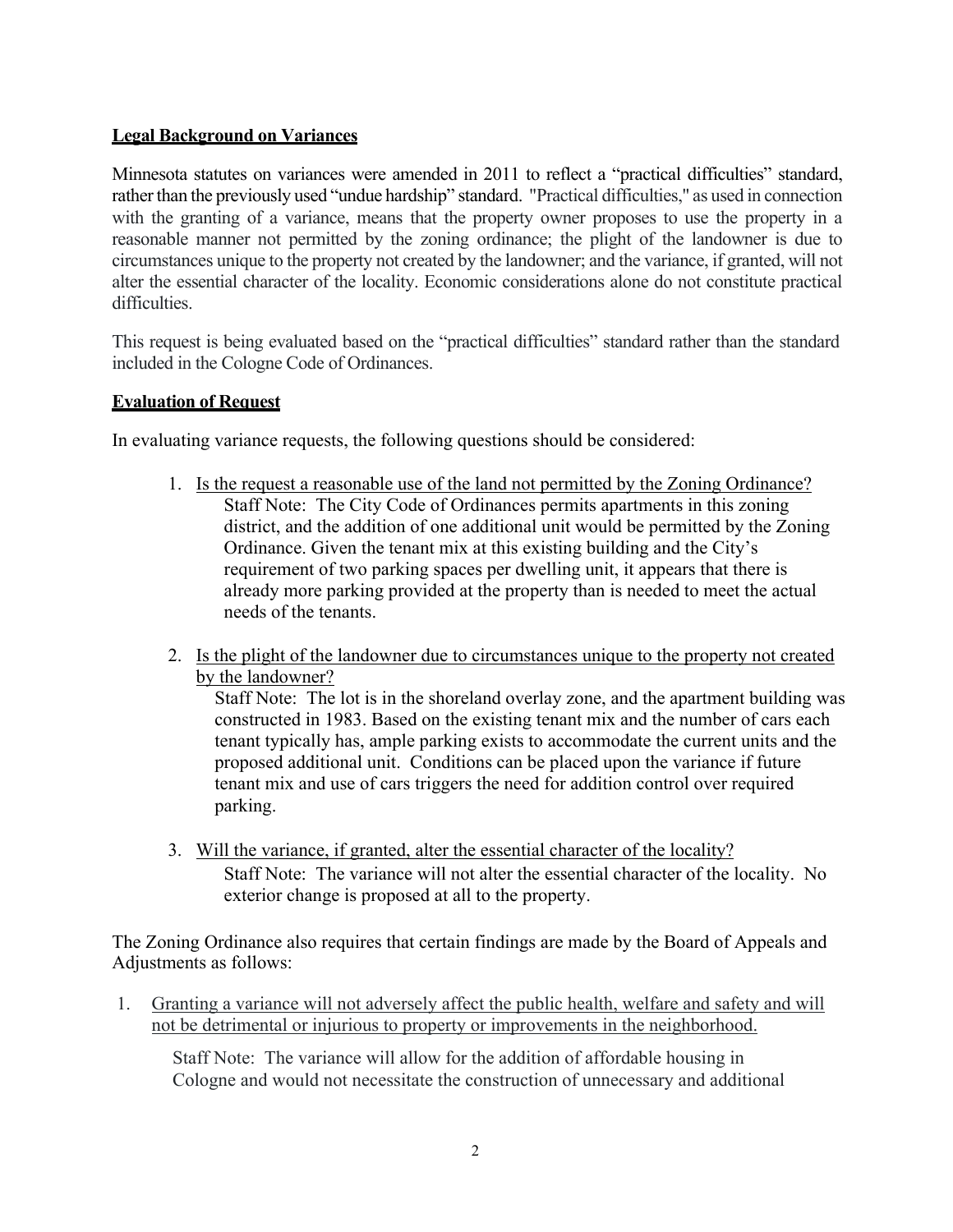impervious surfaces in the shoreland area, which would increase surface water runoff into Lake Benton.

2. Strict interpretation or enforcement would result in a practical difficulty or unnecessary hardship that is neither self-created nor inconsistent with the intent of this chapter and the comprehensive plan.

Staff Note: The variance request is consistent with the Comprehensive Plan, which seeks to minimize environmental impacts, promote affordable housing, and reduce unnecessary impervious surface coverage. The Comprehensive Plan supports the provision of affordable housing in Cologne and the conversion of a community space into an apartment in this building would be an extremely low-cost way of providing an additional dwelling unit. The Comprehensive Plan and zoning ordinance also serve to minimize environmental impacts caused by development. The proposed variance from the parking requirements will reduce the amount of impervious surface I the shoreland surrounding Lake Benton while also decreasing the costs of construction to support the provision of affordable housing.

3. There are exceptional or extraordinary circumstances or conditions applicable to the property, use or facilities that do not apply generally to other properties in the same district.

Staff note: This property is unusual in that it has an existing interior space that could be converted to a studio apartment and is also located adjacent to Lake Benton. Expanding the parking area would encroach upon the Lake, which is an impaired body of water. As such, the City should not require additional parking spaces in places where they are found to be unnecessary.

4. Strict or literal interpretation would deprive the applicant of the use and enjoyment of his property in a manner similar to others in the same district.

Staff note: Without the variance, the additional dwelling unit cannot be added. While the property is of sufficient size, a variance from either the minimum number of parking spaces or variances from shoreland requirements would be necessary to construct an additional dwelling unit.

5. Granting of the variance will not allow a use which is otherwise not a permitted use in the zoning district in question.

Staff Note: Apartments are a permitted use in this zoning district, which includes the parking facilities associated with multi-family residential.

## **Recommendation**

Staff recommends approval of the variance subject to the terms and conditions listed in the draft resolution.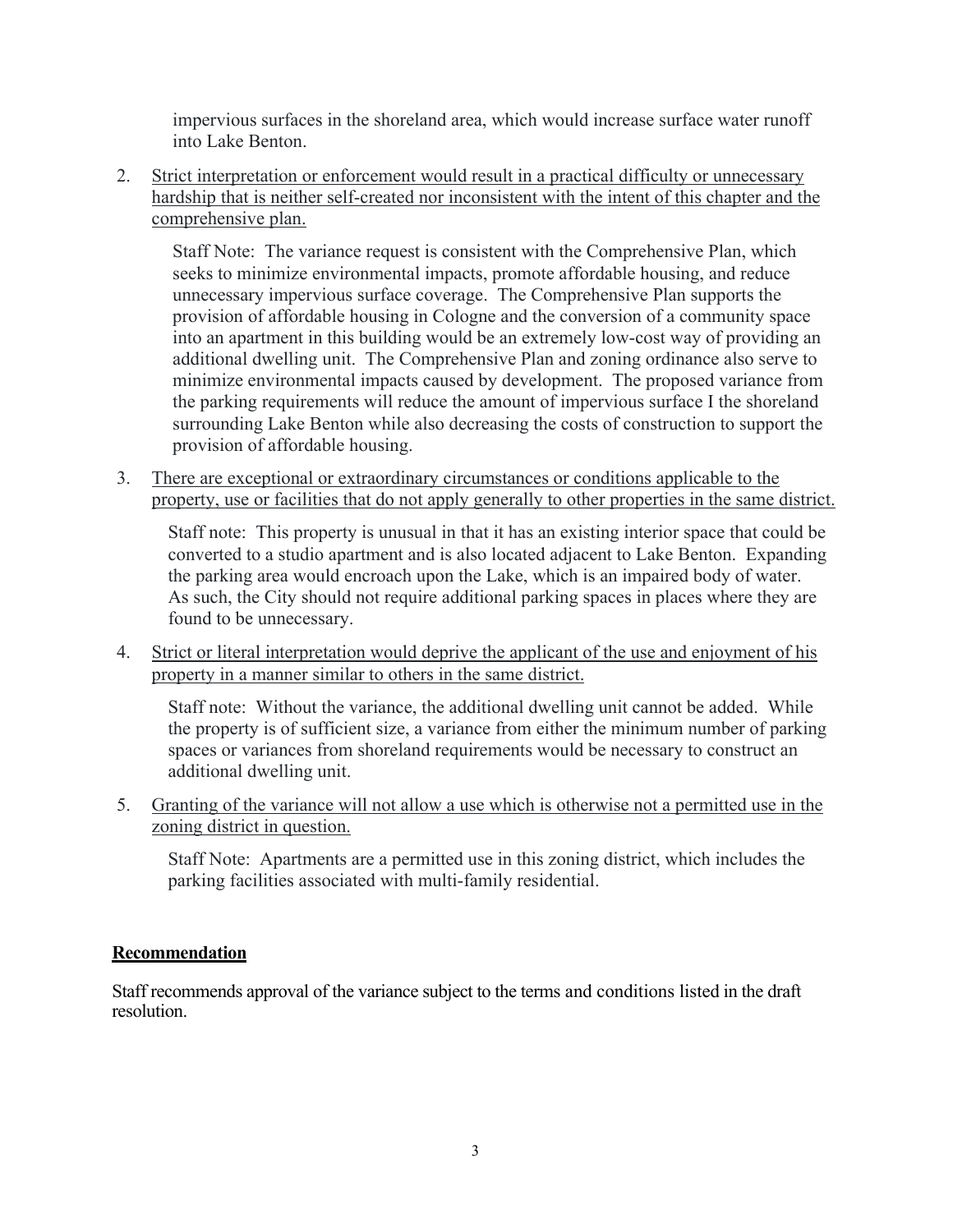## **CITY OF COLOGNE PLANNING COMMISSION RESOLUTION NO. 22-1 RESOLUTION APPROVING A VARIANCE TO REDUCE THE REQUIRED PARKING FOR THE PROPERTY LOCATED AT 315 PAUL AVENUE NORTH AND KNOWN AS LAKESIDE VILLA**

**WHEREAS**, Lakeside Villa, LLC ("Applicant") is the applicant for a variance related to property located at 315 Paul Avenue North and PID #402750170; and

**WHEREAS**, the property is zoned R-3, Multi-Family Residential; and

**WHEREAS,** the Applicant had applied for a variance to reduce the number of onsite parking spaces required to allow for the conversion of an existing community space into a studio apartment; and

**WHEREAS**, the property currently consists of twelve dwelling units with a total of 22 parking spaces; and

**WHEREAS**, the zoning ordinance require a minimum of two parking spaces per dwelling unit, and as such would require the site to contain 26 parking spaces after the addition of the studio apartment; and

**WHEREAS**, Minnesota Statute Section 462.357, subd. 6 provides:

- a. Variances shall only be permitted (a) when they are in harmony with the general purposes and intent of the ordinance and (b) when the variances are consistent with the comprehensive plan.
- b. Variances may be granted when the applicant for the variance establishes that there are practical difficulties in complying with the zoning ordinance. "Practical difficulties," as used in connection with the granting of a variance, means that (a) the property owner proposes to use the property in a reasonable manner not permitted by the zoning ordinance; (b) the plight of the landowner is due to circumstances unique to the property not created by the landowner; and (c) the variance, if granted, will not alter the essential character of the locality.

**WHEREAS**, the public hearing was properly noticed and scheduled for May 16, 2022; and

**WHEREAS**, the application and staff report were reviewed by the Board of Appeals and Adjustment at its meeting on May 16, 2022; and

**NOW, THEREFORE, BE IT RESOLVED**, the Board of Appeals and Adjustments makes the following findings:

> 1. The proposed variance is a reasonable use of the land. The City Code of Ordinances permits apartments in this zoning district, and the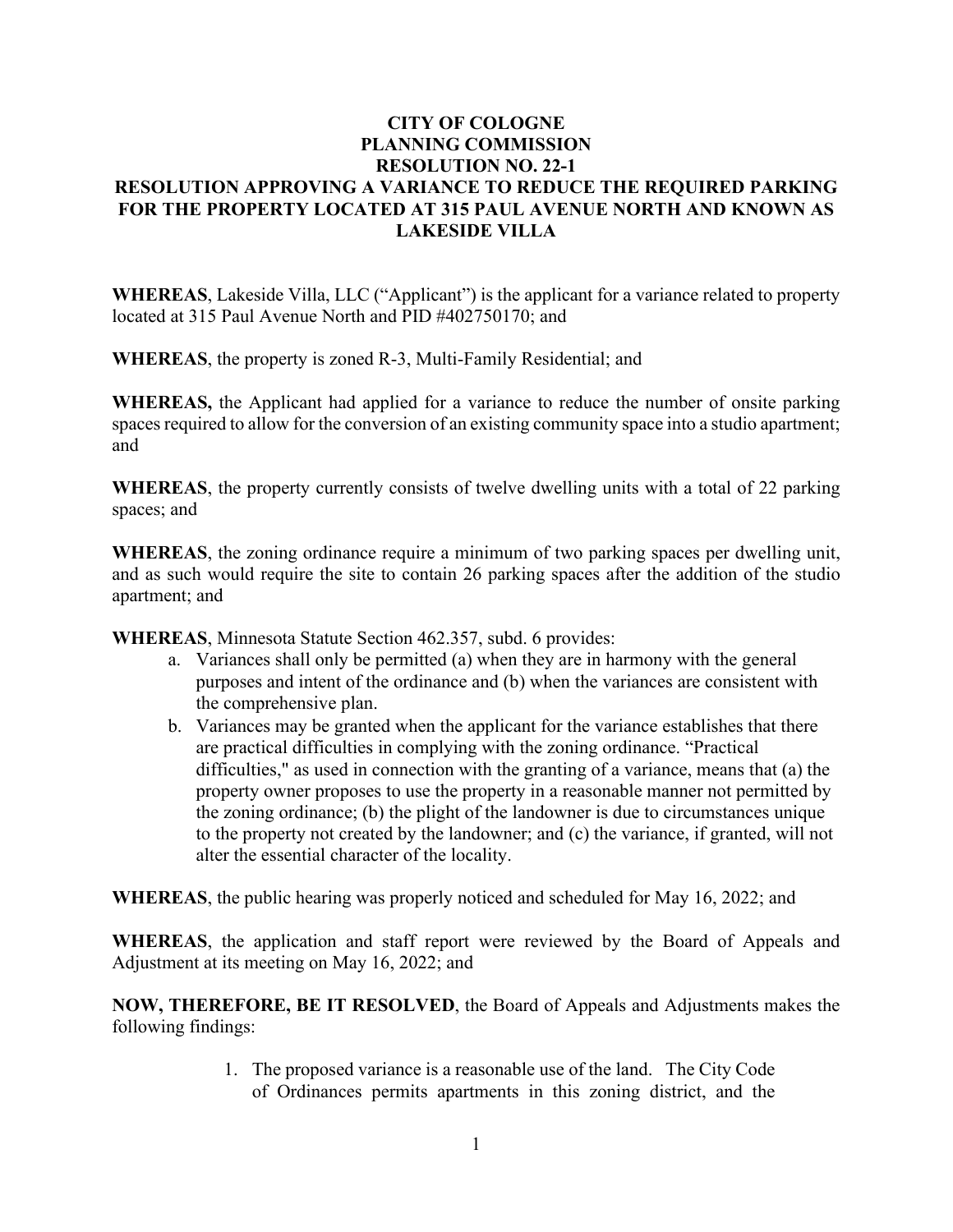addition of one additional unit would be permitted by the Zoning Ordinance. Given the tenant mix at this existing building and the City's requirement of two parking spaces per dwelling unit, it appears that there is already more parking provided at the property than is needed to meet the actual needs of the tenants.

- 2. The lot is in the shoreland overlay zone, and the apartment building was constructed in 1983. Based on the existing tenant mix and the number of cars each tenant typically has, ample parking exists to accommodate the current units and the proposed additional unit. Conditions can be placed upon the variance if future tenant mix and use of cars triggers the need for addition control over required parking.
- 3. The variance would not alter the essential character of the locality. No exterior change is proposed at all to the property.

#### **NOW, THEREFORE, BE IT FURTHER RESOLVED**, the Board of Appeals and Adjustments makes the following findings:

- 1. Granting a variance will not adversely affect the public health, welfare and safety and will not be detrimental or injurious to property or improvements in the neighborhood. The variance will allow for the addition of affordable housing in Cologne and would not require the construction of additional impervious surfaces in the shoreland area, which would increase surface water runoff into Lake Benton.
- 2. Strict interpretation or enforcement would result in a practical difficulty or unnecessary hardship that is neither self-created nor inconsistent with the intent of this chapter and the comprehensive plan. The variance request is consistent with the Comprehensive Plan, which seeks to minimize environmental impacts, promote affordable housing, and reduce unnecessary impervious surface coverage. The Comprehensive Plan supports the provision of affordable housing in Cologne and the conversion of a community space into an apartment in this building would be an extremely low-cost way of providing an additional dwelling unit. The Comprehensive Plan and zoning ordinance also serve to minimize environmental impacts caused by development. The proposed variance from the parking requirements will decrease the costs of construction to support the provision of affordable housing and also decrease environmental impacts by reducing the amount of impervious surface that is required.
- 3. There are exceptional or extraordinary circumstances or conditions applicable to the property, use or facilities that do not apply generally to other properties in the same district. This property is unusual in that it has an existing interior space that could be converted to a studio apartment and is also located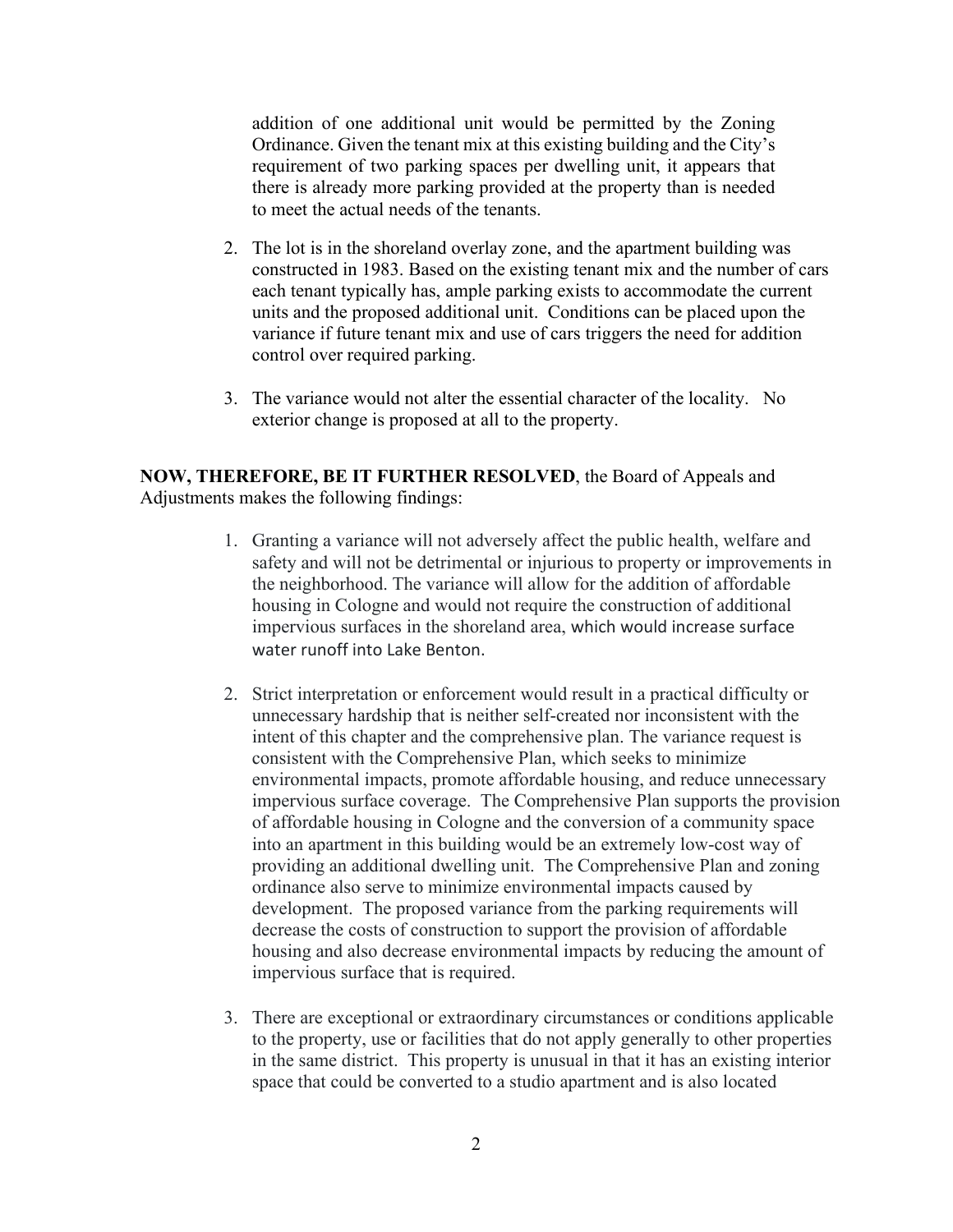adjacent to Lake Benton. Expanding the parking area would encroach upon Lake Benton, which is an impaired body of water.

- 4. Strict or literal interpretation would deprive the applicant of the use and enjoyment of his property in a manner similar to others in the same district. Without the variance, the additional dwelling unit cannot be added. While the property is of sufficient size, a variance from either the minimum number of parking spaces or variances from shoreland requirements would be necessary to construct an additional dwelling unit.
- 5. Granting of the variance will not allow a use which is otherwise not a permitted use in the zoning district in question. Apartments are a permitted use in this zoning district.

**BE IT FURTHER RESOLVED**, the City Council approves a variance to permit a reduction in the number of parking spaces to a total of 22 parking spaces instead of the required 26 parking spaces, subject to the following conditions:

- 1. At the City's sole determination, in the event that it becomes apparent that more parking is needed on the site to serve tenant needs than the 22 parking spaces, at the City's written request the owner of the Subject Property or its management company, if applicable, shall require registration of tenant vehicles and shall impose restrictions on the maximum number of automobiles permitted for each tenant unit. Said restrictions shall provide for a minimum of 2 guest parking spaces available within the parking lot, with the remaining 20 parking spaces allocated among the dwelling units as per methodology deemed appropriate by the owner or management company.
- 2. A building permit shall be secured for the interior remodel.
- 3. Park dedication as required by City Code § 152.015 prior to the issuance of a building permit.
- 4. All funds owed to the City for the processing of this application shall be paid in full prior to the issuance of a building permit.
- 5. The variance shall expire if these conditions are not met and a building permit application is not received for the property by May 16, 2023.
- 6. The number of dwelling units shall not exceed 13 and this variance shall automatically terminate if the number of dwelling units on the property exceeds 13.

#### *Signatures to Follow*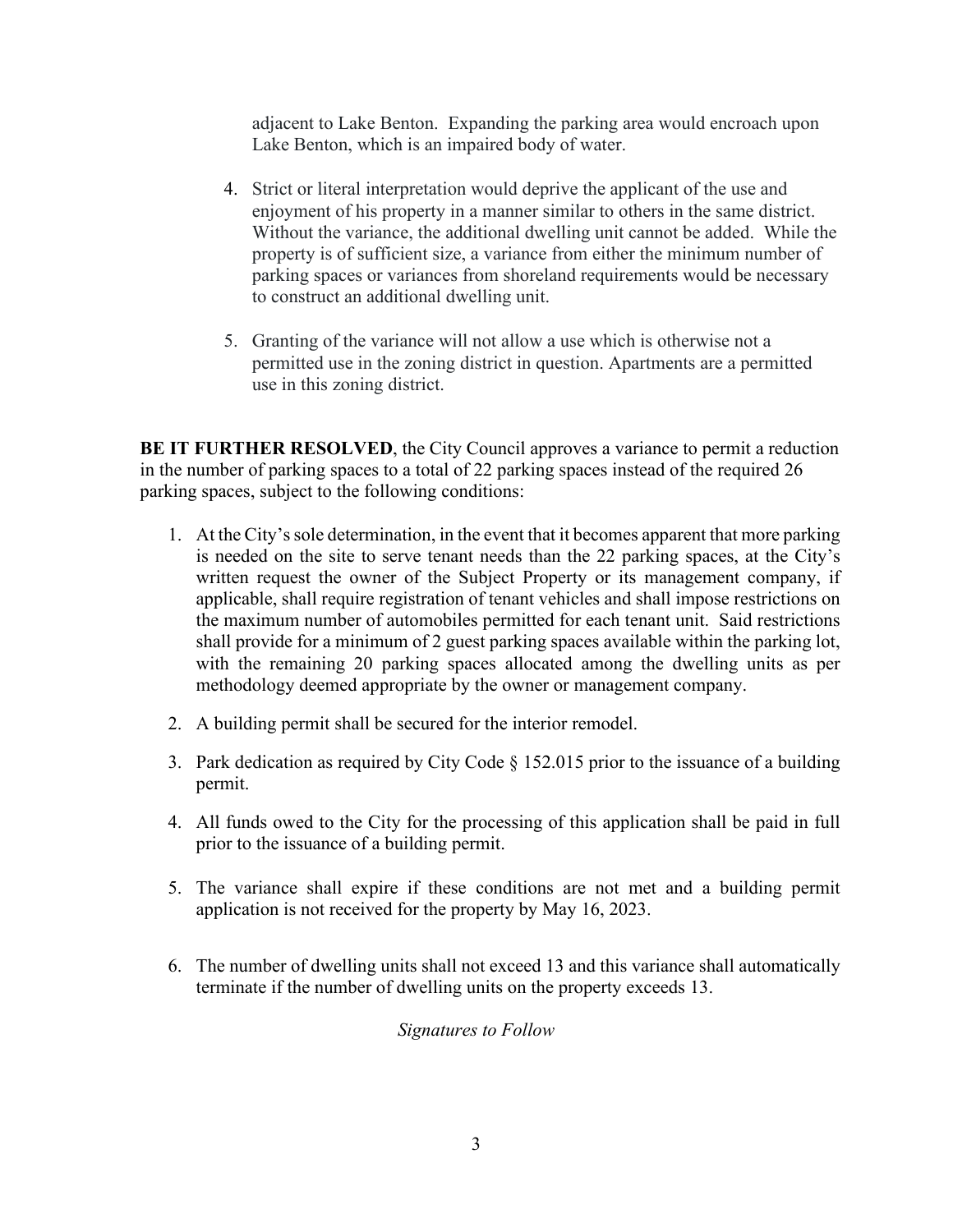### **SIGNATURE PAGE TO THE RESOLUTION APPROVING A VARIANCE TO REDUCE THE REQUIRED PARKING FOR THE PROPERTY LOCATED AT 315 PAUL AVENUE NORTH AND KNOWN AS LAKESIDE VILLA**

Date: May \_\_\_\_, 2022

Approved:

| Name:                    |  |
|--------------------------|--|
| $\operatorname{Title^*}$ |  |

Attested:

Michelle Morrison City Clerk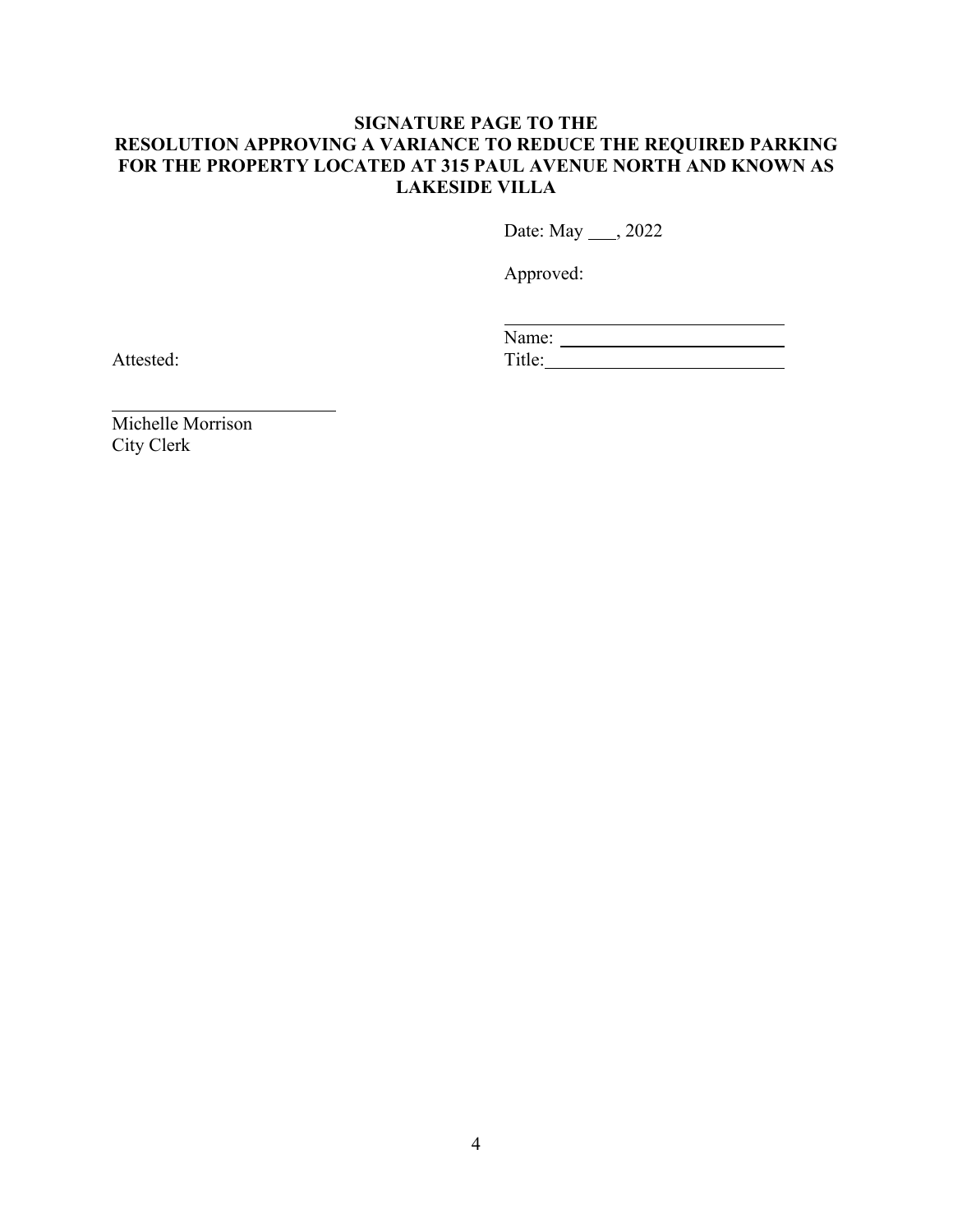## Collaborative Planning, LLC

## **MEMORANDUM**

To: Jesse Dickson, City Administrator

From: Cindy Nash, City Planner

Date: May 13, 2022

Subj: Planning Review Comments – STARS Early Learning Academy Plans dated May 12, 2022

I have reviewed the site plans dated May 12, 2022 and prepared by Sathre Bergquist and have the following comments:

## **General**

- 1. Engineering comments will be included within a separate memo that will be provided following the May 16, 2022 meetings. The Developer shall comply with all engineering comments when a letter is prepared.
- 2. A title commitment shall be provided for review prior to the Final Plat being released for recording.
- 3. Easements shall be provided to the City, if they do not already exist, for the City monument sign, trails, and any other facilities maintained by the City on the Subject Property.
- 4. A preliminary plat was not provided for review. Given the property consists of only one lot and associated easements, review of the final plat may be acceptable in place of a preliminary plat.
- 5. No lighting or signage plans were provided for review. Prior to installation of any lighting or signage, plans shall be submitted for review by the City.

## **Site Plan**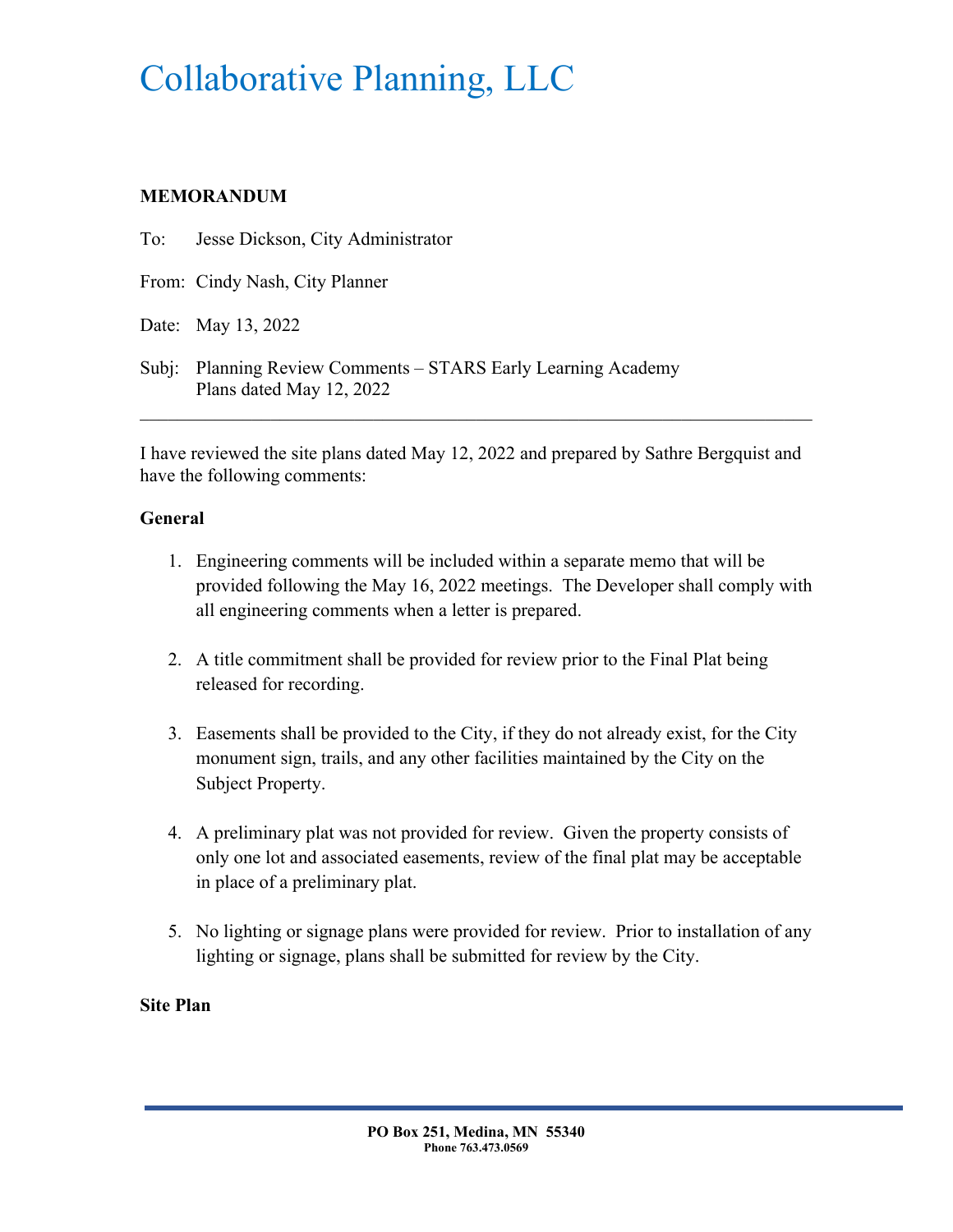- 6. Parking requirements are difficult to calculate for the proposed site. The site plan identifies a total of 42 parking spaces plus an additional unknown amount of stacking spaces in the drive-through.
	- a. Parking for the coffee shop is most similar to a drive-up restaurant, which requires 5 stacking spaces plus 1 space for every 3 seats. The floor plan identifies 28 seats. This would be a total of 5 stacking spaces and 9.3 parking spaces.
	- b. The parking section of the zoning ordinance does not identify a specific parking requirement for daycare center. The "General Service" category requires 4 spaces per 1,000 gross square feet of floor area. The daycare portion of the building contains 14,936 square feet which under this category would require 59.74 parking spaces. If the "Other Industry" category were applied instead, it would require 1 parking space per 1,000 gross square feet of floor area or 44.8 parking spaces for the daycare portion of the building.
	- c. The total parking required between the two uses is estimated between 54.1 and 69.04 parking spaces plus at least 5 stacking spaces. The amount provided is deficient by between 12.1 and 27.04 parking spaces.

The Developer has applied for an amendment to the Planned Unit Development for this area. If approved, the PUD amendment would address the reduction in the number of parking spaces.

7. No traffic study or information has been provided to verify that the free flow of traffic on Village Market Drive or School Street can be maintained. The site is providing for a minimum stacking of 5 vehicles behind the menu board in the drive-through.

#### **Landscape Plan**

- 8. The only landscape plan provided was prepared by Norby Associate Landscape Architects, LLC dated February 25, 2022. To date, the Applicant has not provided responses to the comments below.
- 9. The landscape plan does not identify the number of plants that are shown with a white outline. If these are existing trees/shrubs, please identify what they are on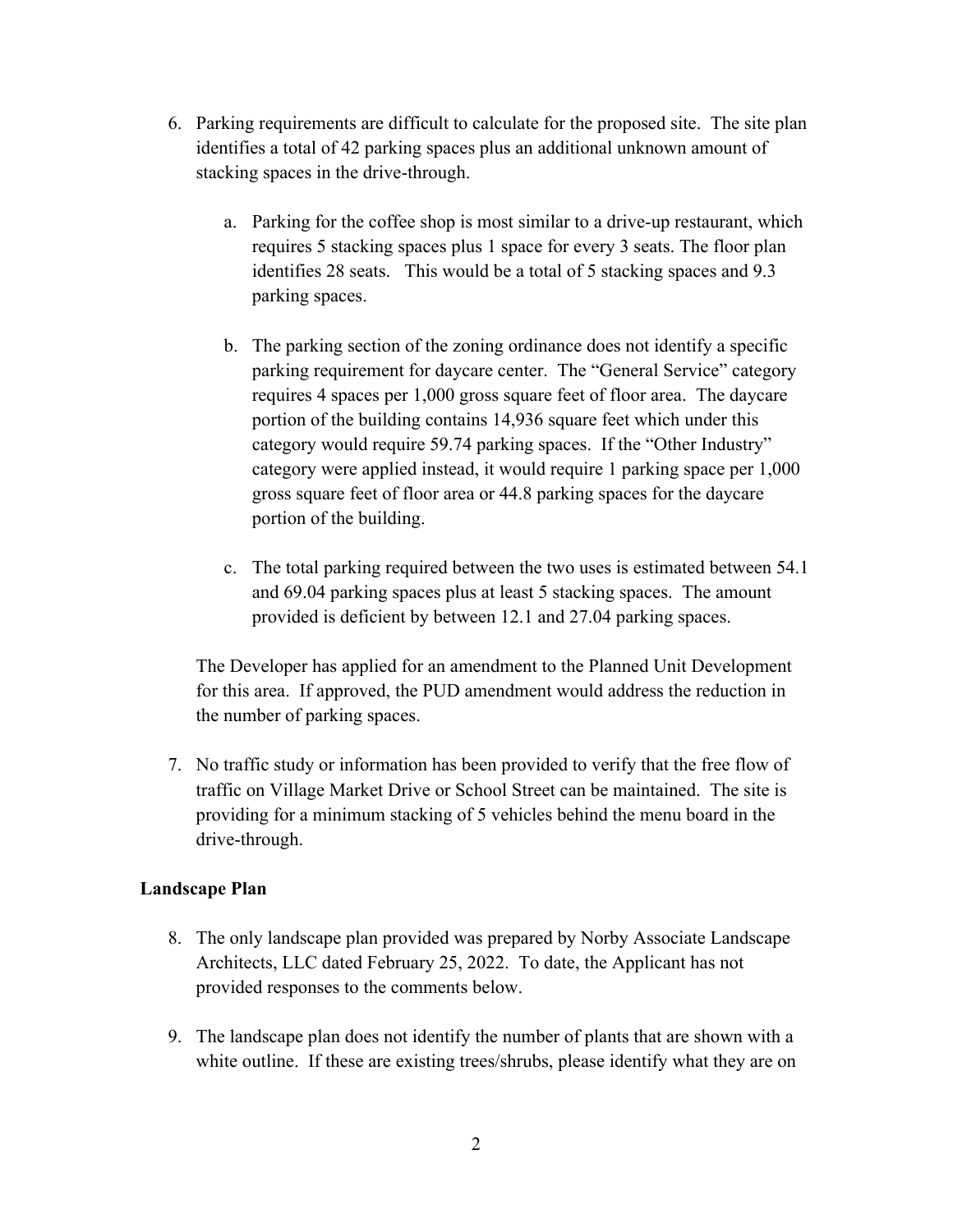the plans and also verify that the trees/shrubs are healthy or identify a need to replace them on the plans.

- 10. Include a table showing the numbers of each type of plants to be installed. Note that the grasses and other perennials are not shrubs and would not count toward the number of shrubs required.
- 11. The new trail segment is not shown on the landscape plan. In addition, the landscape plan should be updated to address other changes to the site plans. Please update the landscape plan, and adjust the location or types of plantings as necessary to accommodate the revisions to the site plans.

cc: Jake Saulsbury, Bolton and Menk John Swanson, Bolton and Menk Jake Saufley, Melchert Hubert Sjodin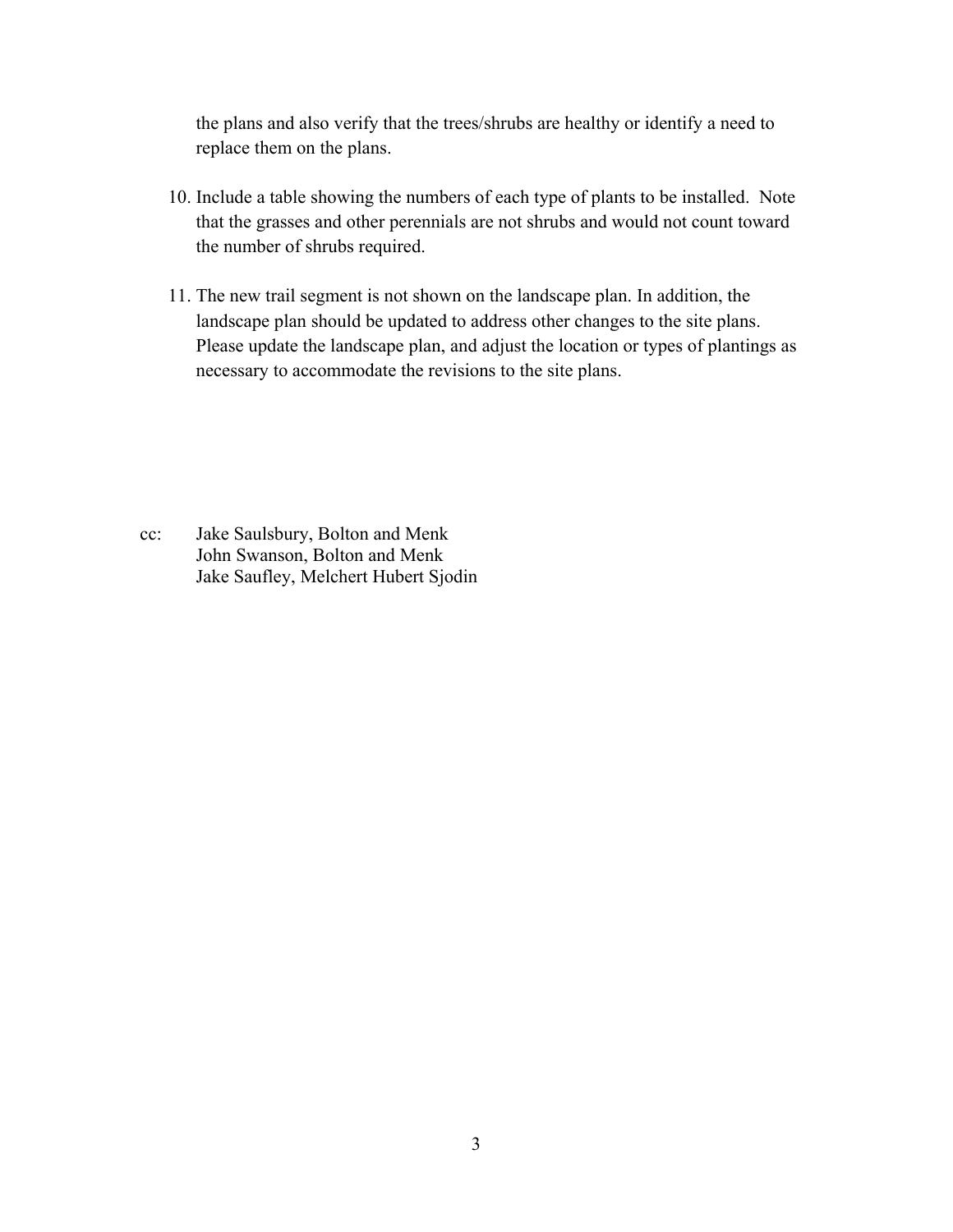## Collaborative Planning, LLC

# *MEMORANDUM*

| TO:                     | Cologne Planning Commission                                                                                    |  |
|-------------------------|----------------------------------------------------------------------------------------------------------------|--|
| <b>FROM:</b>            | Cindy Nash, AICP, City Planner                                                                                 |  |
| <b>MEETING DATE:</b>    | May 16, 2022                                                                                                   |  |
| <b>SUBJECT:</b>         | <b>STARS Early Learning Academy for (1) PUD Amendment and</b><br>Site Plan, and (2) Preliminary and Final Plat |  |
| <b>APPLICANT:</b>       | <b>STARS Early Learning Academy</b>                                                                            |  |
| <b>LOCATION:</b>        | Generally located south of Village Parkway and west of CSAH 53                                                 |  |
| <b>ZONING DISTRICT:</b> | Planned Unit Development (PUD)                                                                                 |  |

#### **Description of Request**

STARS Early Learning Academy is proposing an amendment to the PUD, a preliminary and final plat, and a site plan to replat an existing lot and outlot into one lot in order to develop a daycare center and coffee shop.

A copy of the plans for the development of the site are included for your consideration.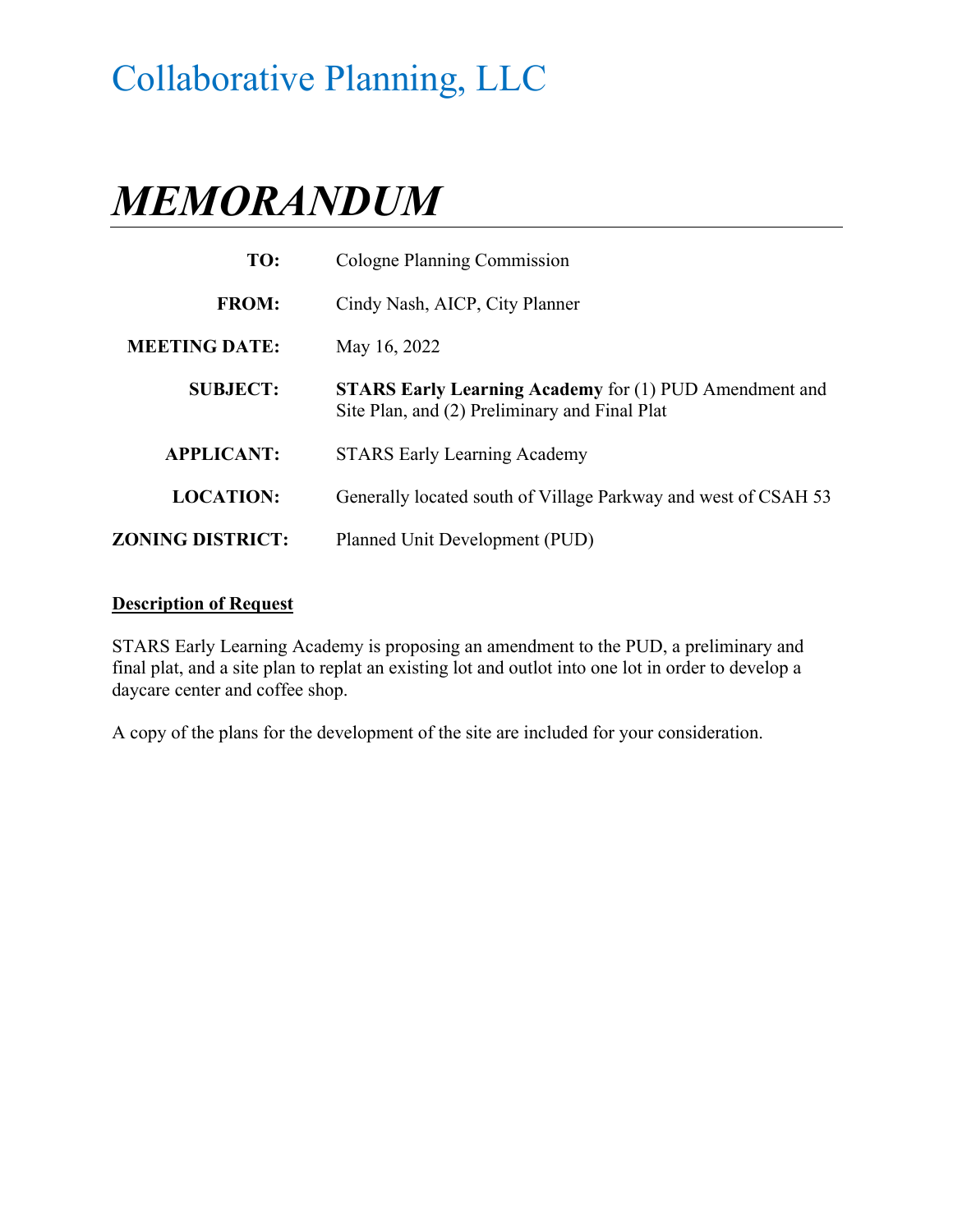**City of Cologne STARS Early Learning Academy Meeting Date of May 16, 2022 Page 2 of 3** 

## **Item 1: Recommendation on Amendment to PUD**

**Public Hearing: May 16, 2022 Planning Commission** 

## **Request**

The Developer is proposing to amend the existing planned unit development related solely to the uses and parking for this property. A draft resolution is included in the packets that contains the proposed conditions for the PUD.

A PUD was previously approved for the entire Village at Cologne, and was later subsequently modified for the commercial area called Village Market. However, the Village Market PUD was predominantly focused on the development of the commercial area to the north of Village Parkway. The subject property was not addressed in the Village Market PUD in relation to parking.

A draft ordinance amending the PUD is provided for consideration, which ties the development of this proposed lot to the specific site plans presented in relation to parking being provided.

## **Recommendation**

Staff recommends approval of the ordinance amending the PUD.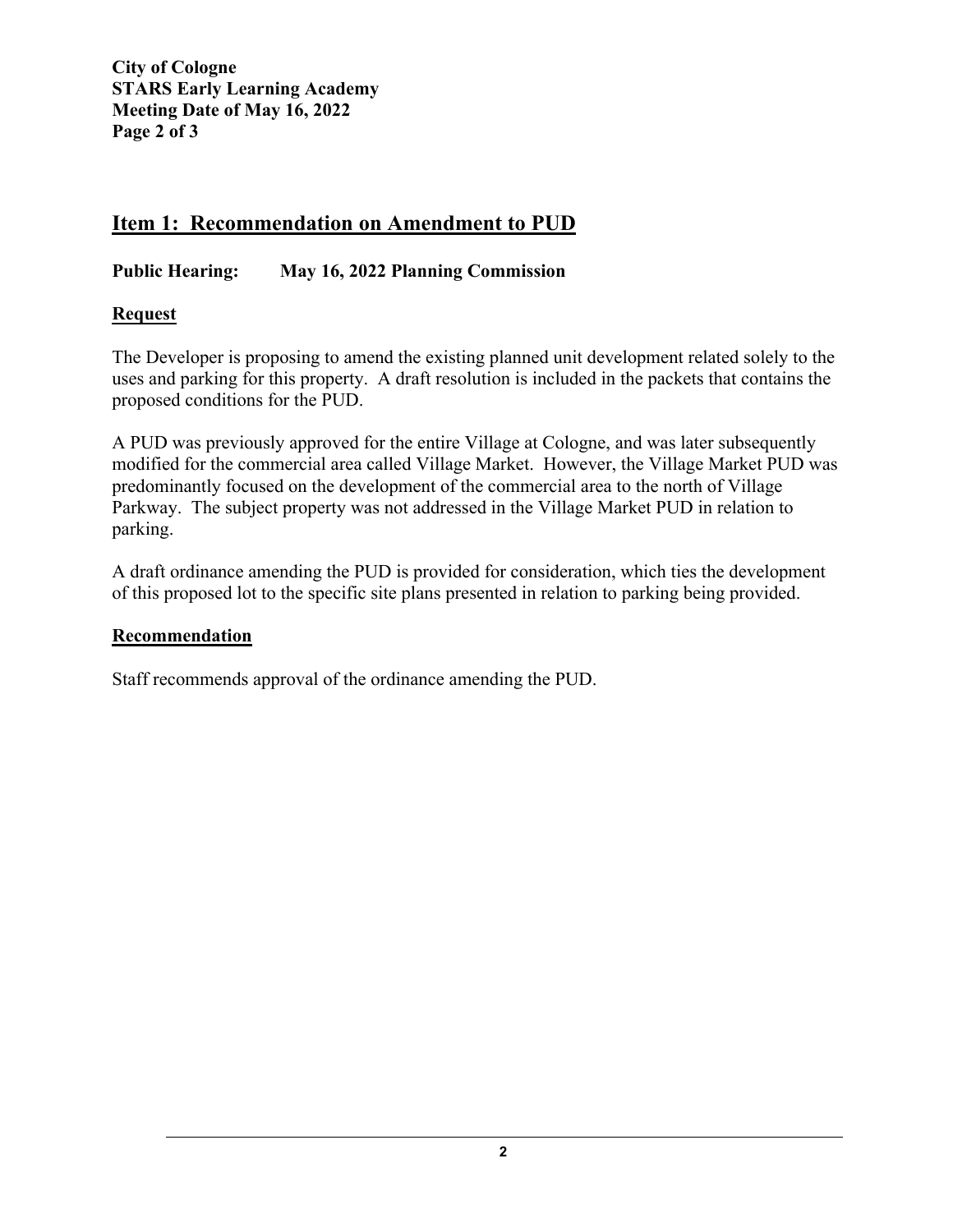## **Item 2: Recommendation on Preliminary and Final Plat, PUD & Site Plan**

**Public Hearing for Preliminary Plat: April 4, 2022 Planning Commission** 

## **Land Use**

The proposed land use of the lots is for an early childhood learning academy and coffee shop.

## **Access, Roads, Pedestrian Circulation**

No new roads will be constructed. Access to the lot is proposed from both Village Market Drive and School Street.

No analysis has been prepared to estimate the number of vehicle trips per day or per peak hour, or to estimate if there would be any impacts on the free flow of traffic on School Street or Village Market Drive that could possibly occur if vehicles must wait to enter the site.

There are 42 parking spaces provided on the site, which is less than would be required by the zoning ordinance. The proposed PUD amendment would allow for this number of parking spaces to be provided.

A trail segment is proposed on the north side of School Street. Easements should be provided to the City for both the planned and existing trails. It is recommended that a sidewalk connect from the trail to the front of the building. Pedestrian improvements will also be completed on the northwest corner of the intersection of School Street and Village Market Drive.

## **Recommendation on Preliminary and Final Plat, Site Plan and PUD**

Staff recommends approval of the resolution provided in the packet, which includes conditions that must be met prior to recording the final plat.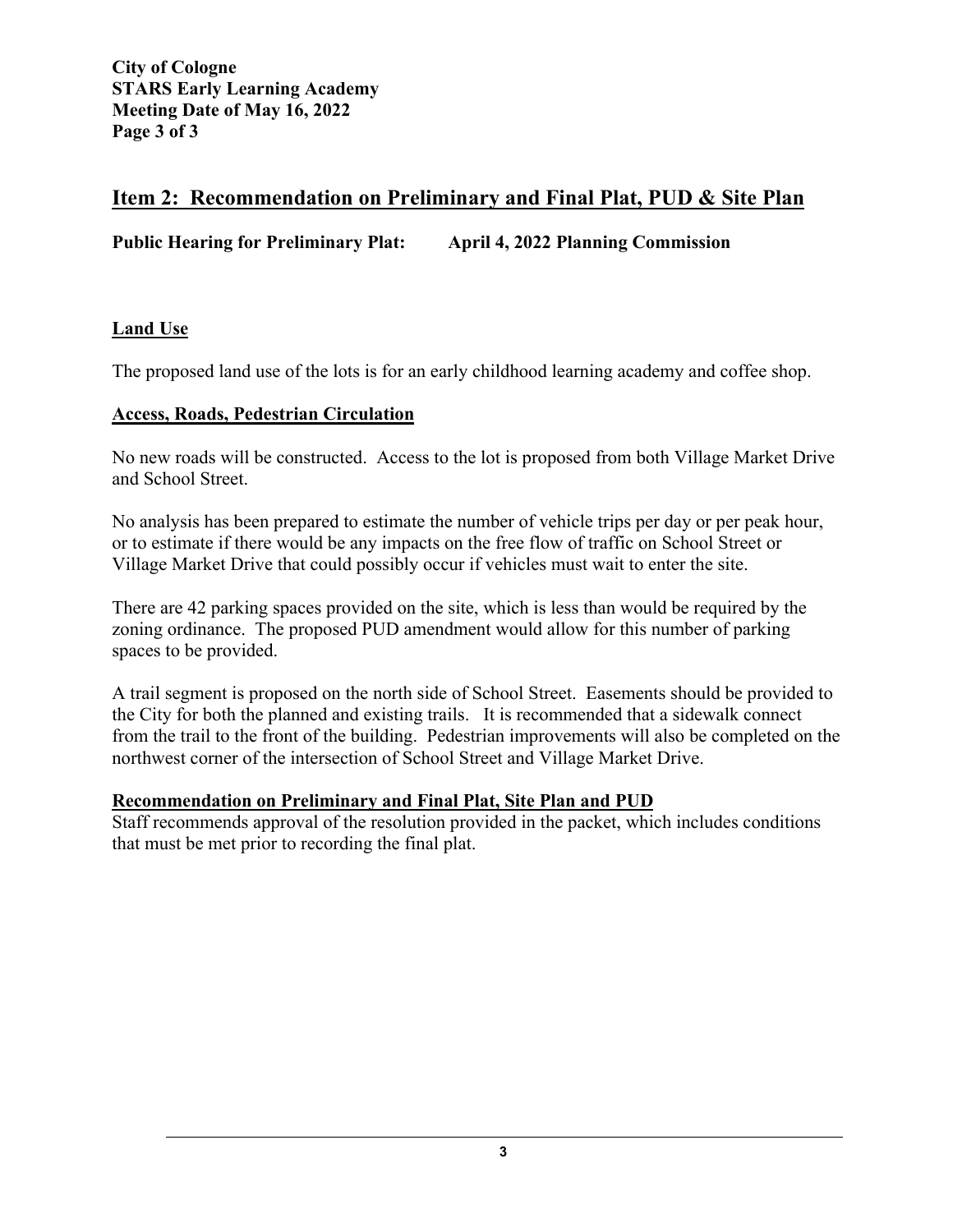

Real People. Real Solutions.

2638 Shadow Lane Suite 200 Chaska, MN 55318-1172

> Ph: (952) 448-8838 Fax: (952) 448-8805 Bolton-Menk.com

April 22, 2022

City of Cologne Attn: Jesse Dickson 1211 Village Parkway PO Box 120 Cologne, MN 55322

RE: Stars Early Learning Academy 2nd Plan Review

Dear Mr. Dickson:

We have completed a second engineering review of the information submitted for the above referenced project. Our review is based on the plans baring the general title "Stars Early Learning Academy", dated March 4, 2022, with latest revision date of April 13, 2022, prepared by Sathre - Berquist, Inc, for Community Asset Development Group.

We offer the following comments and recommendations for your consideration:

#### **General:**

- 1) This review assumes the watermain and storm sewer facilities will be owned, operated and maintained by the City. In addition, water, sanitary, and storm sewer service lines will be owned and maintained by the property owner. If these assumptions are incorrect, additional review comments may be appropriate.
- 2) Copies of all permits shall be submitted for the project files prior to construction.

#### **Sanitary Sewer:**

- 1) The plans show the sewer service to the MH located in the northwest corner of the site via small diameter forcemain. The grinder pump and forcemain should be owned operated an maintained by the Owner.
- 2) Chimney seals used shall be Cretex or Infishield exterior chimney seals.

#### **Watermain:**

1) Further review of the asbuilts in this area indicates the exiting watermain crossing the site is 8 inch. The looping watermain through the site should be 8-inch.

h:\colo\0c1126565\1\_corres\c\_to others\2022-04-22 plan review 2.docx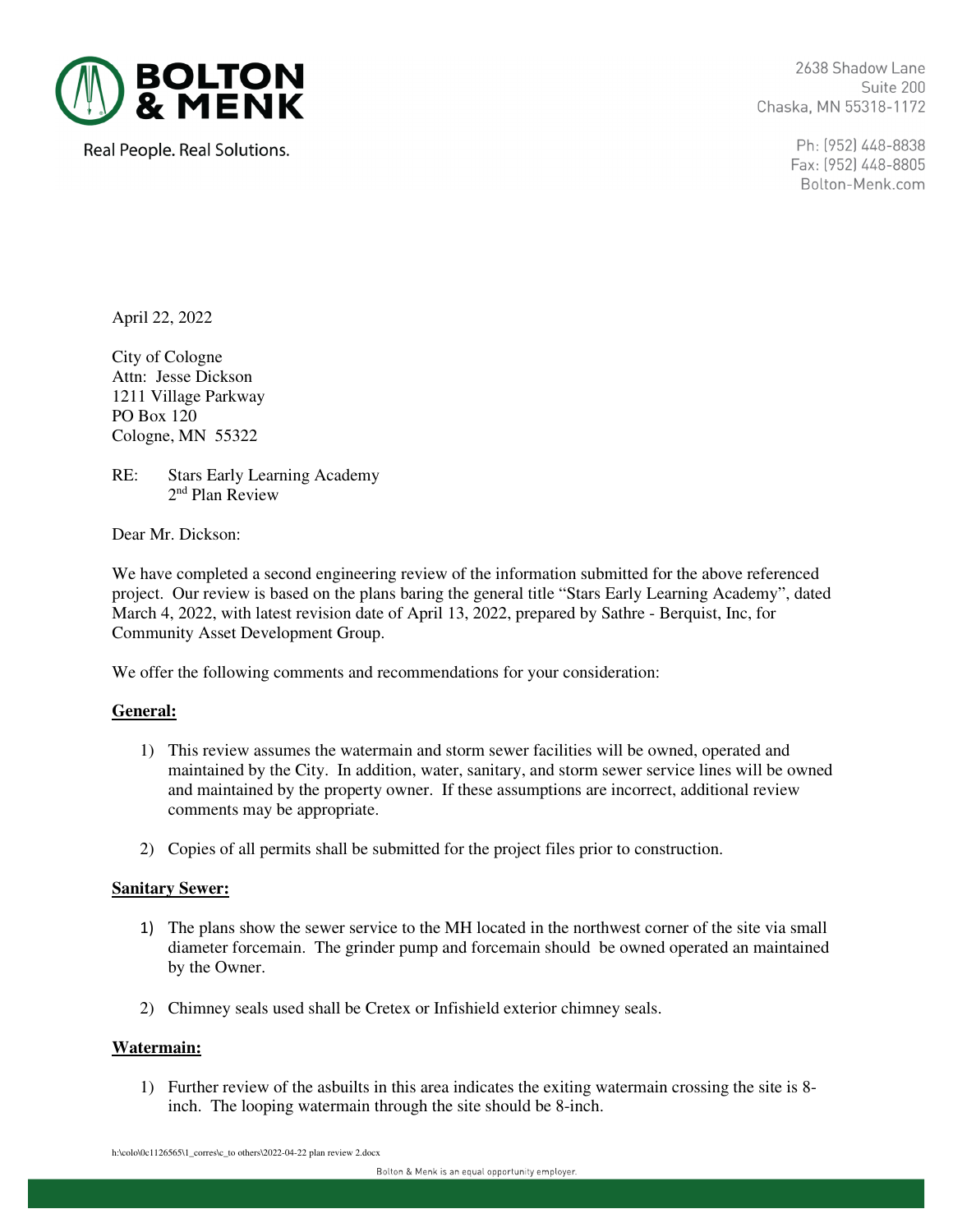City of Cologne RE: Stars Early Learning Academy 2nd Plan Review

#### **Grading, Drainage and Erosion Control:**

- 1) Plan note indicates installation of erosion control per City requirements. CCWMO requirements shall also be followed.
- 2) CB 9 shall be 48-inch diameter. The maximum depth for a 2x3 structure is 3 feet.
- 3) The plan now includes a rain garden. A drainage and utility easement should be proved around the rain garden. The easement shall be located a minimum of 10 feet above the HWL, with a maximum slope of 4:1 between the HWL and easement. In addition, an easement should be provided to provide access to the rain garden from a paved surface. Said easement shall have a minimum width of 20 feet.
- 4) The rain garden clean out should be relocated outside the filtration area above the HWL on the south side.
- 5) Rain garden drain tile should be shown on the plans.
- 6) Clearly label the rain garden EOF.
- 7) A catch basin should be added to the west side of the south entrance.
- 8) Inlet protection should be added to surrounding inlets located downstream of site grading on Village Pkwy, Village Market Dr., School St, and along CSAH 53.
- 9) Verify the proposed play area on the site does not encroach on the existing D/U easement encumbering the existing storm sewer along CSAH 53.

#### **Ingress and Egress:**

1) Information regarding the method proposed to minimize traffic queuing, as noted in our previous review letter should be submitted.

#### **Easements and Plat:**

1) Easement descriptions and/or a Plat of the property including easements discussed in our previous review letter and herein should be submitted for review.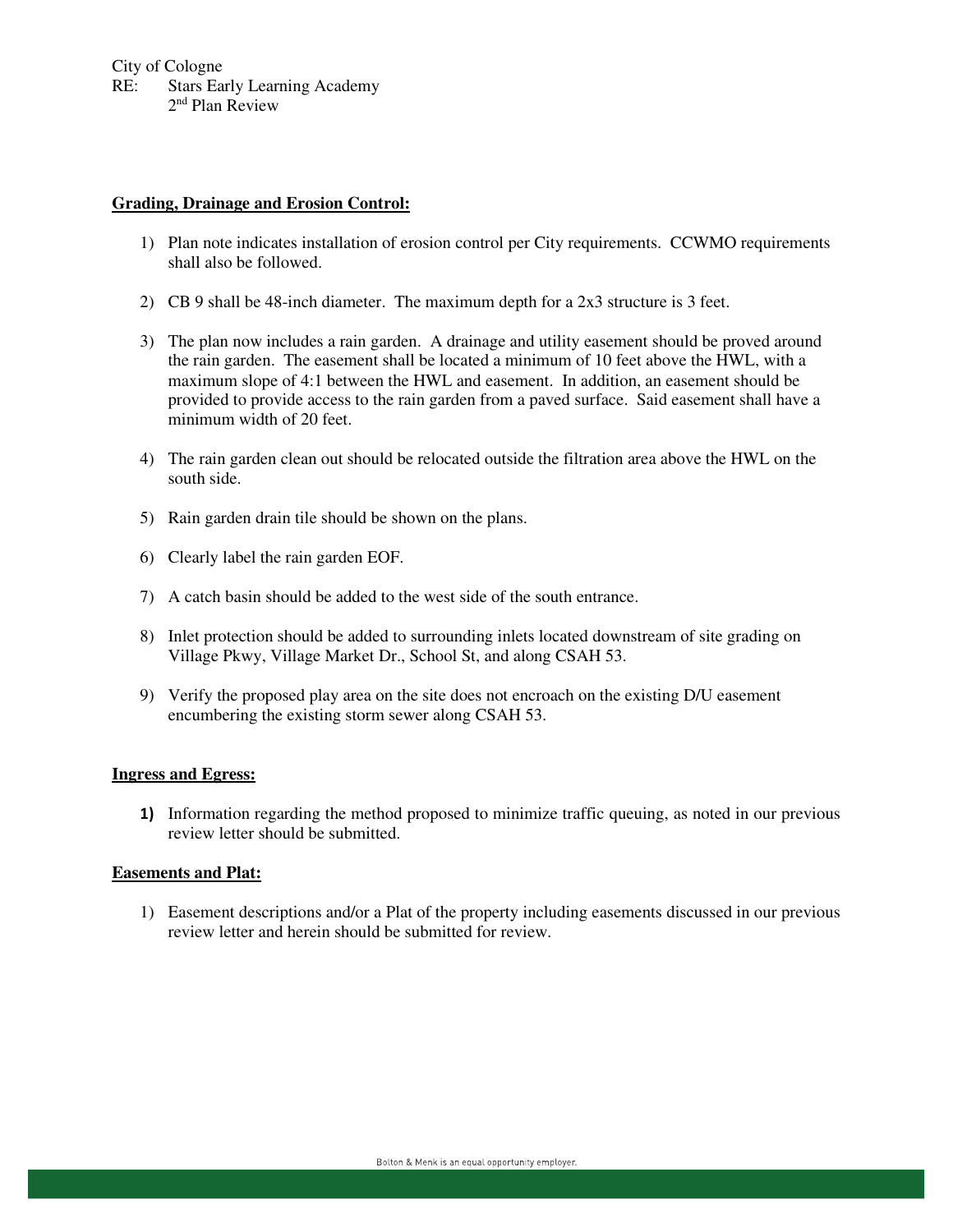City of Cologne<br>RE: Stars Ear Stars Early Learning Academy 2<sup>nd</sup> Plan Review

Revised plans shall be submitted for review.

We are available to discuss this matter at your convenience.

Respectfully Submitted, Bolton & Menk, Inc.

John K. Swanson

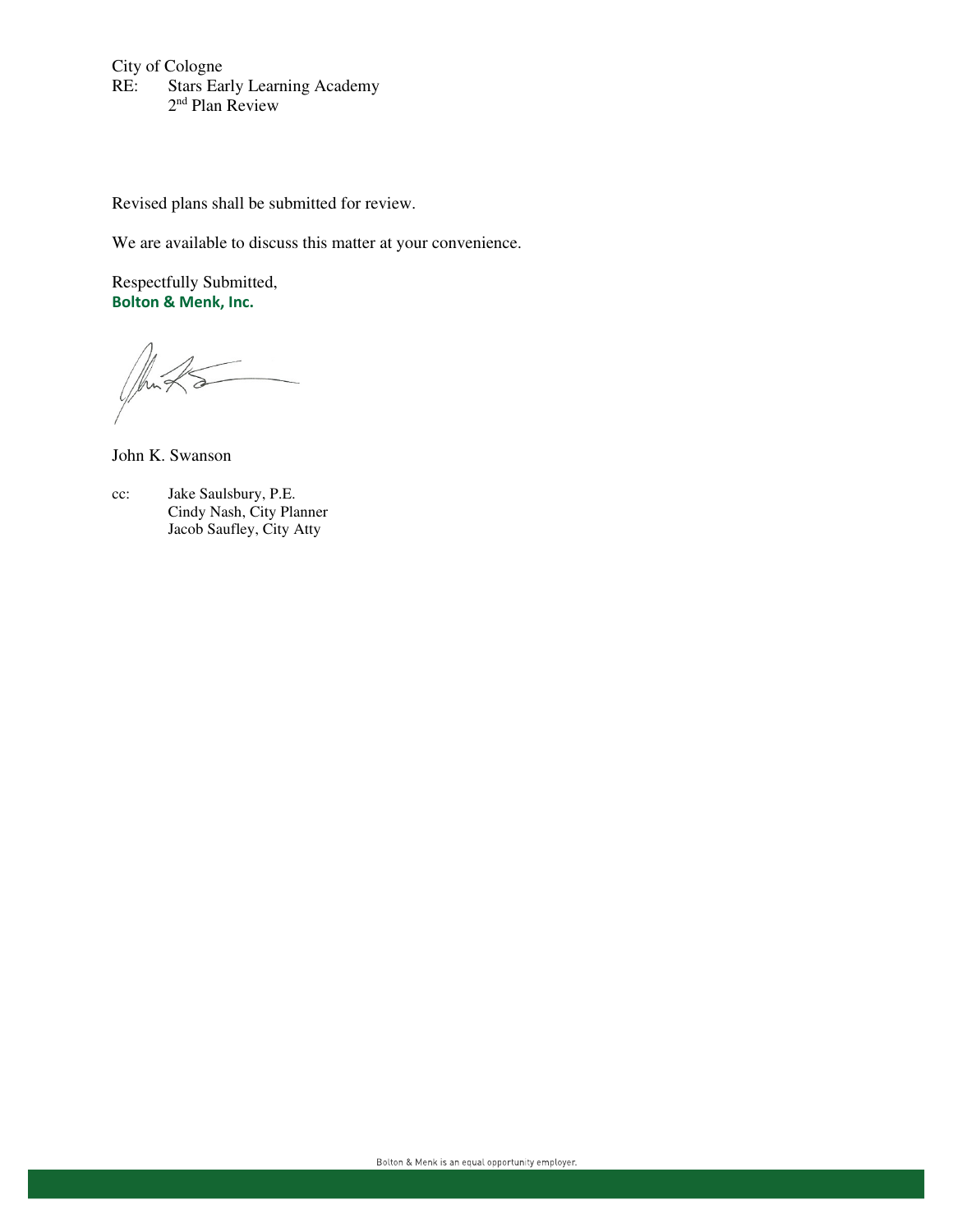### **CITY OF COLOGNE CARVER COUNTY, MINNESOTA RESOLUTION NO. 11**

## **A RESOLUTION AMENDING A PLANNED UNIT DEVELOPMENT AND APPROVING A SITE PLAN, PRELIMINARY AND FINAL PLAT FOR A DEVELOPMENT KNOWN AS STARS EARLY LEARNING ACADEMY**

**WHEREAS,** the City of Cologne is a Minnesota Municipal Corporation, duly organized and authorized to conduct its affairs under the laws of the State of Minnesota; and

**WHEREAS,** STARS Early Learning Academy, a Minnesota non-profit corporation (the "Developer") is the contract purchaser of certain real property located in the City of Cologne, State of Minnesota, legally described as follows:

Lot 1, THE VILLAGE MARKET SECOND ADDITION, Carver County, Minnesota

and

Outlot A, THE VILLAGE MARKET SECOND ADDITION, Carver County, Minnesota

(the "Subject Property"); and

**WHEREAS**, the Subject Property was included in a Planned Unit Development approved by the City of Cologne under Resolution No. 150-K on March 21, 2005 (the "2005 PUD") as amended under Ordinance No. 150 L on February 6, 2006 (the "2006 PUD"); and

**WHEREAS**, the 2005 PUD and the 2006 PUD contained various conditions related to the manner and terms under which development of this property was permitted to commence; and

**WHEREAS**, the Developer has applied for an amendment to the 2005 PUD and the 2006 PUD in order to address specific development proposal for the Subject Property; and

**WHEREAS,** the Developer has also submitted an application for a preliminary plat and final plat and site plan so as to allow the Developer to plat the property into various lots and outlots as shown on a preliminary plat for a development entitled The Village Market Third Addition and a site plan entitled STARS Early Learning Academy, the most recent revision of said final plat and site plans containing the following sheets:

- 1. STARS Early Learning Academy Site Plan prepared by Sathre Bergquist, Inc. updated May 12, 2022
	- a. Site Plan/Title Sheet (Sheet 1)
	- b. Preliminary Parking Plan (Sheet 2)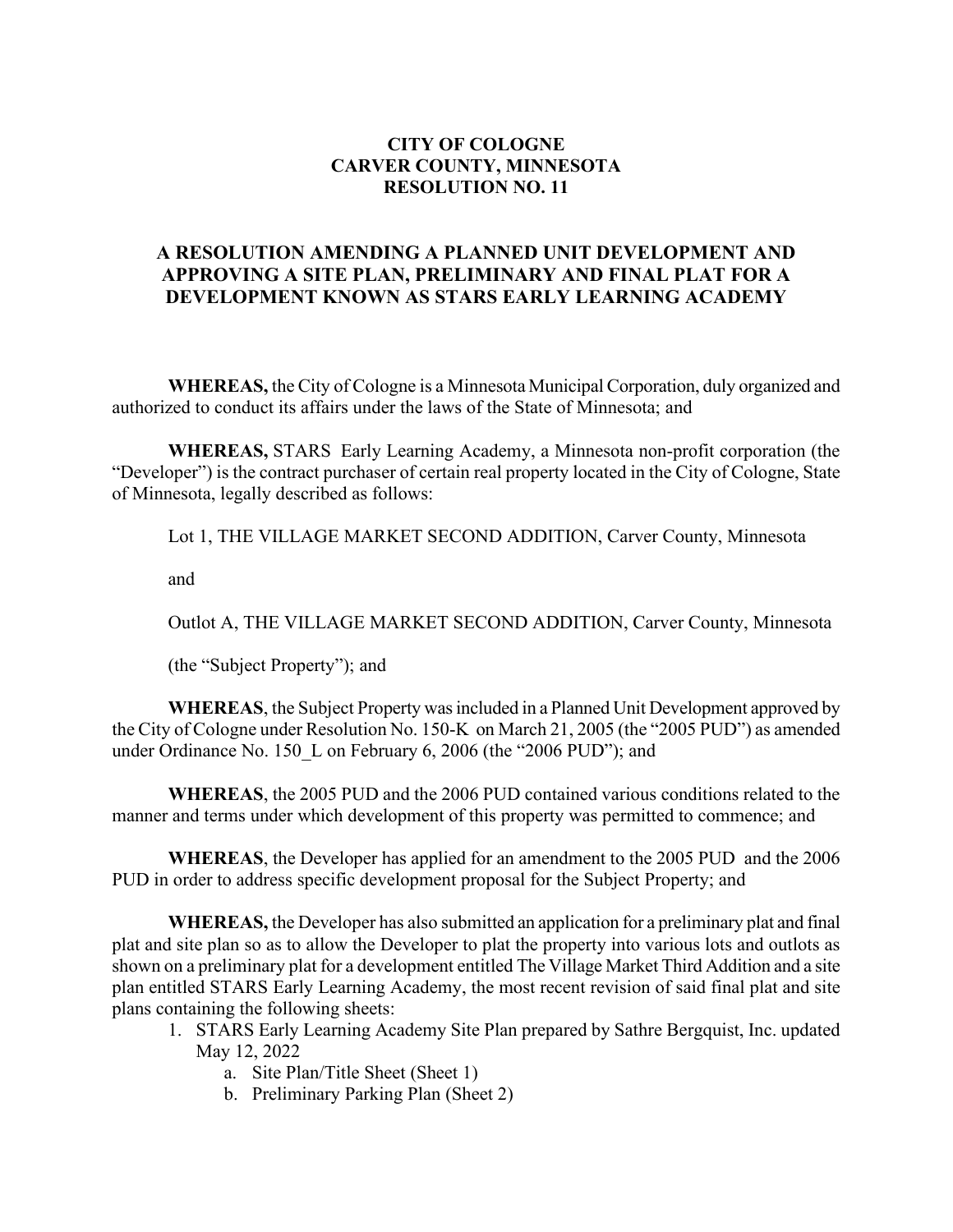- c. Preliminary Sanitary Sewer and Watermain Plan (Sheet 3)
- d. Preliminary Storm Sewer Plan (Sheet 4)
- e. Preliminary Grading Plan (Sheet 5)
- f. Basin Detail (Sheet 6)
- g. Topsoil and Erosion Control Plan (Sheet 7)
- h. SWPPP (Sheets  $8 10$ )
- i. Details (Sheets 11-13)
- 2. Preliminary Landscape Plan prepared by Norby Associates Landscape Architects, LLC dated February 25, 2022
- 3. Final Plat prepared by Sathre Bergquist, Inc.

(the "Site Plans"); and

**WHEREAS,** the Planning Commission of the City did on April 4, 2022, conduct a public hearing related to the Developer's request for a preliminary plat; and

**WHEREAS,** the Planning Commission of the City did on May 16, 2022, conduct a public hearing in relation to the Developer's request for an amendment to the planned unit development; and

**WHEREAS**, the Planning Commission of the City did on May 16, 2022 recommend approval of the amendment to the planned unit development to the City Council; and

**WHEREAS,** the City Council has considered the proposed applications for preliminary plat, final plat, amendment to the PUD, and site plan and it makes the following *findings of fact*:

#### *Application*

- 1. The Developer submitted an application ("Application") for an amendment to the planned unit development with the final revised plan submittals being received by the City on May 12, 2022. The project proposed under the Application is an early childhood learning academy and a coffee shop with drive-through as shown on the Site Plans for development of the Subject Property and proposed to be platted as VILLAGE MARKET THIRD ADDITION.
- 2. The Subject Property is bordered on the south School Street and a parking lot, on the west by City Hall, on the north by a bank and undeveloped property, and on the east by County Road 53 and undeveloped property.

#### *Review Process*

1. Following appropriate published and mailed notice, a public hearing was held by the Planning Commission on May 16, 2022.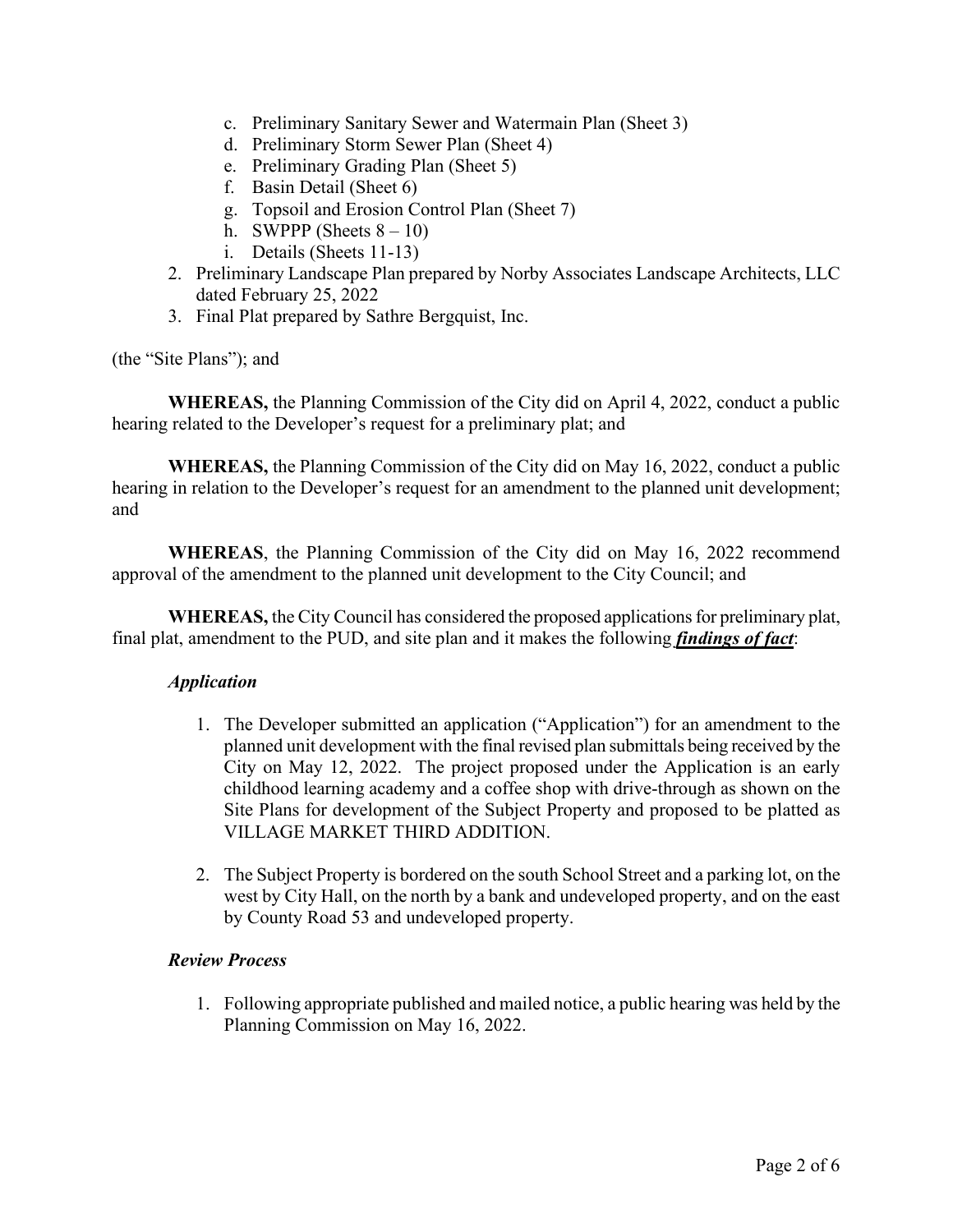- 2. The Planning Commission, following receipt of public comments and deliberation on the proposed Application, recommended approval of preliminary plat at their May 16, 2022 meeting.
- 3. These findings and resolutions are based upon the Council Memo dated May 13, 2022, the City Planner Memo updated April 28, 2020, and the City Engineer Memos dated April 22, 2022 and all documents referenced in the memos and the staff report, the favorable recommendation of the City Planning Commission, and such additional information and documentation which is presented to the City Council on May 16, 2022 which will be the subject of a separate list prepared by the City Planner following the May 16, 2022 meeting.

## *Comprehensive Plan*

- 1. The City's current Comprehensive Plan ("2040 Comp Plan") was adopted in 2020 pursuant to Minnesota Statutes Section 473.859 to be in conformance with the Metropolitan Council's Thrive MSP 2040 and the systems statements issued by the Metropolitan Council.
- 2. The Comp Plan guides the Subject Property as Retail and Other Commercial.
- 3. The proposed application is consistent with the guidance in the Comp Plan.

#### *Subject Property Zoning*

- 1. The property is currently zoned Planned Unit Development and is located within both the 2005 PUD and the 2006 PUD.
- 2. The Subject Property was not addressed in the 2006 PUD with respect to parking.
- 3. The proposed amendment to the PUD addresses the parking for the specific approved uses for this Subject Property.

#### *Traffic and Street Improvements*

- 1. The Subject Property is proposed to be accessed from School Street and Market Street.
- 2. No traffic study was completed for the application.
- 3. City staff have concerns that the internal traffic flow may result in traffic congestion. This congestion may impede the free flow of traffic on Village Market Drive and School Street if customers block driving lanes while waiting to turn into the Subject Property.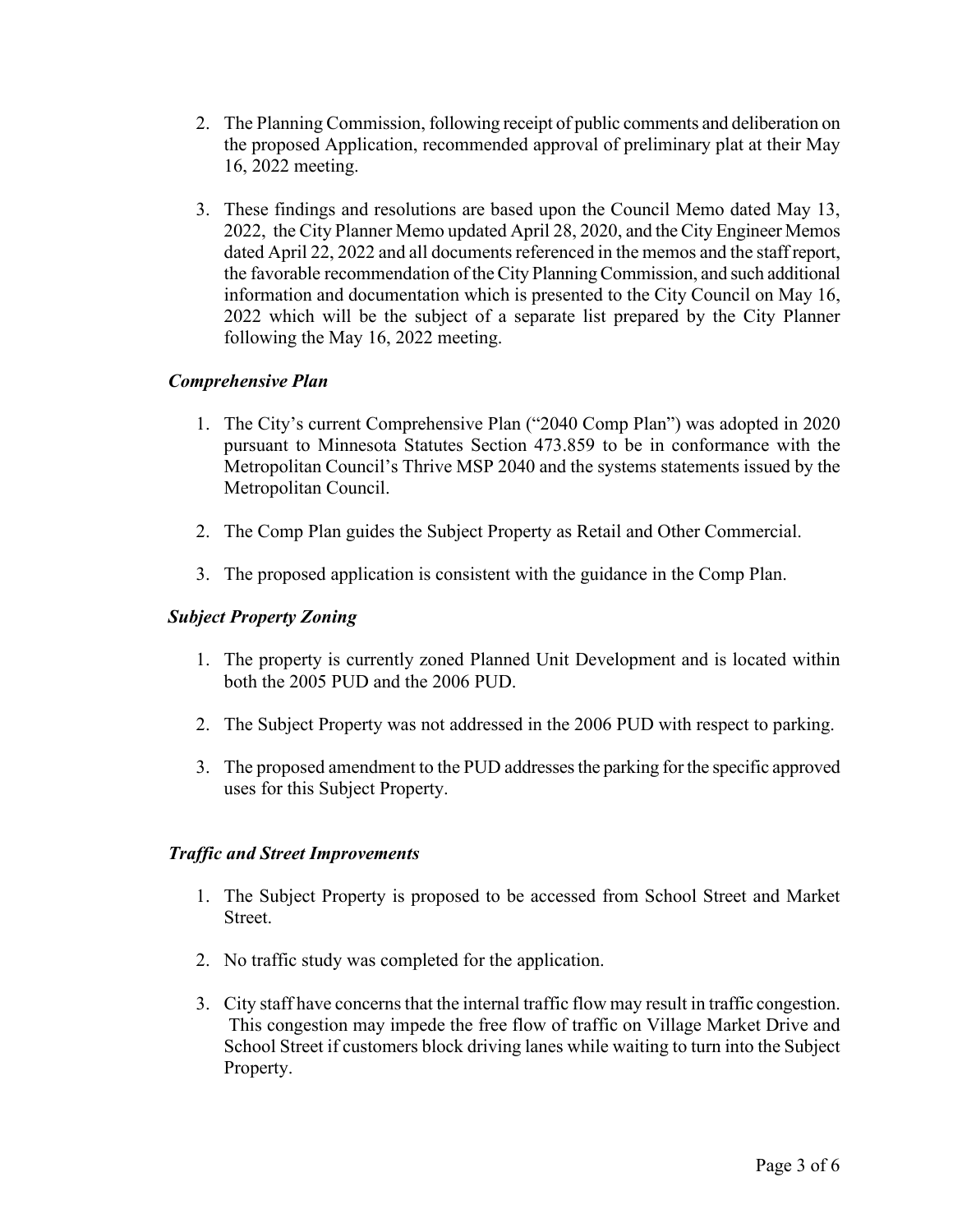### *Utilities*

- 1. At this time, sufficient wastewater capacity is available to service this development based on existing experienced per capita volume and other plant capacity limit requirements. In the event that the City experiences a change in measured performance of the existing wastewater treatment facility prior to an upgrade to the existing plant, actions may need to be taken to restrict additional connections to the sanitary sewer system until the capacity situation is upgraded.
- 2. The proposed extensions of water and sanitary sewer are adequate for the development proposed in the Application, subject to the comments contained in the Staff Memos.

**NOW, THEREFORE, BE IT RESOLVED** the amendment to the planned unit development is approved and will be effective upon completion of the following conditions:

- 1. The foregoing findings of fact are incorporated herein by reference.
- 2. Adoption and publication of Ordinance No. **amending the existing PUD** as required by law.
- 3. All conditions and comments contained within the letters from Bolton and Menk dated April 22, 2022, and Collaborative Planning dated May 12, 2022 (collectively the "Staff Letters") are incorporated herein.
- 4. The improvements on the Subject Property shall be constructed in substantial conformance with the Site Plans as revised to conform to the requirements of this Resolution and the Staff Letters.
- 5. No construction shall be permitted on the Subject Property until a building permit has been secured and plans addressing the comments of the Staff Letters and the conditions of this Resolution are provided for review and approval in writing by the City Engineer and City Planner. Following approval by the City Engineer and City Planner, these plans shall collectively be known as the "Approved Construction Plans". The Final Plat shall not be released for recording until Approved Construction Plans exist.
- 6. To the extent that there are differences or conflicts between the Approved Construction Plans and this resolution, the terms of this resolution shall be controlling.
- 7. The Developer shall secure all easements for and construct all improvements as shown on the Approved Plans at their sole expense.
- 8. Pedestrian improvements shall be constructed at the sole expense of the developer as shown on the Approved Plans. The following trails will be installed: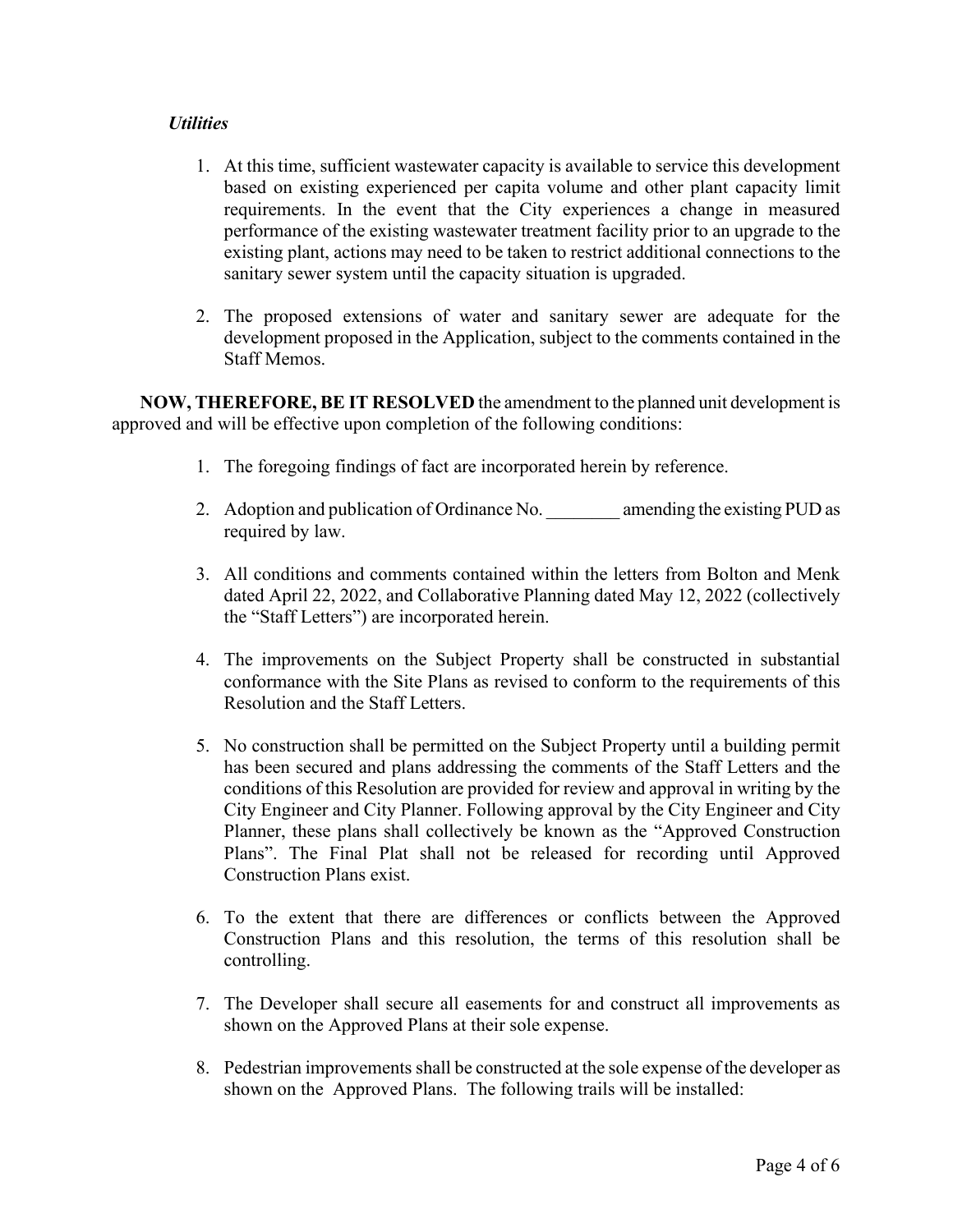- a. The Trail on the north side of School Street, including the improvements on the northwest corner of the intersection of School Street and Village Market Drive.
- 9. The approval of the Final Plat shall terminate if a Developer's Agreement has not been entered into between the City and Developer by July 17, 2022.
- 10. The approval of the Final Plat shall terminate unless all conditions of this resolution are completed and the Final Plat is recorded no later than July 17, 2022.
- 11. A current title commitment shall be provided for the review of the City Attorney before the Final Plat is released for recording.
- 12. Map updating fees shall be paid prior to the release of the final plat for recording. Fees shall be paid by the Developer for each lot and outlot contained within the Subject Property as per the City fee schedule in effect at the time of the execution of the Developer's Agreement. Future subdivisions of outlots may result in additional base map updating fees. The Developer shall submit the plat, construction , and asbuilt plans in the electronic format required by the City Engineer.
- 13. The Developer shall survey all storm water holding ponds as required by the City. The Developer shall be responsible for storm sewer cleaning and holding pond dredging, as required, by the City prior to completion of the development of the Subject Property.
- 14. The Developer shall be responsible for obtaining and complying with all necessary permits from the Metropolitan Council, Minnesota Department of Health, DNR, Carver County Watershed District, PCA, MnDOT, Carver County Public Works Department and any other governmental agencies.
- 15. The Developer shall complete construction, site restoration and erosion control in accordance with all permitting agency requirements including but not limited to MPCA-NPDES, CCWMO, and City Standards.
- 16. The Developer may not commence construction of any improvements on the Subject Property until the City Engineer has approved both the detailed grading plan and the detailed construction plan and issued written confirmation to the City and the Developer of the approval of such plans.
- 17. The City projects that sufficient wastewater capacity is available to service this development based on existing experienced per capita volume and other plant capacity limit requirements. In the event that the City experiences a change in measured performance of the existing wastewater treatment facility prior to an upgrade to the existing plant, building permits may cease to be issued until the capacity situation is upgraded.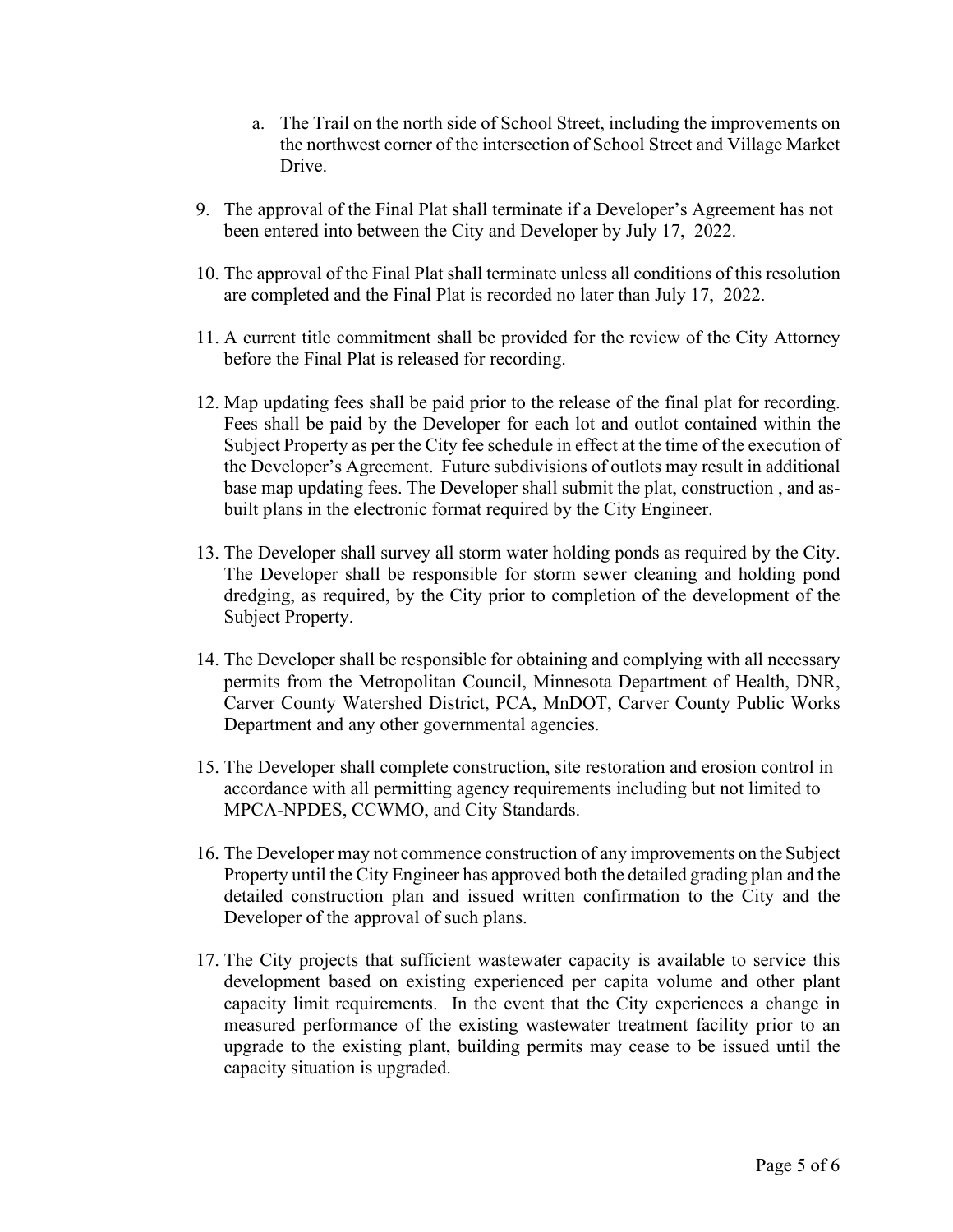## 18. Additional conditions as determined necessary by the City Planner, City Engineer, and City Attorney prior to release of the final plat for recording.

Adopted and approved by the City Council of the City of Cologne on a vote of early ayes and nays effective on the 16<sup>th</sup> day of May, 2022.

Approved:

Matt Lein Mayor

Attested:

Michelle Morrison City Clerk

| M/ | ein_  | Szaroletta | Kells |
|----|-------|------------|-------|
| S/ | Bruss | enzen      |       |

C:\Users\cnash\Dropbox\Cologne\Developments\site plan\Daycare\Resolution amend PUD and site plan draft1 5\_12\_22.doc May 13, 2022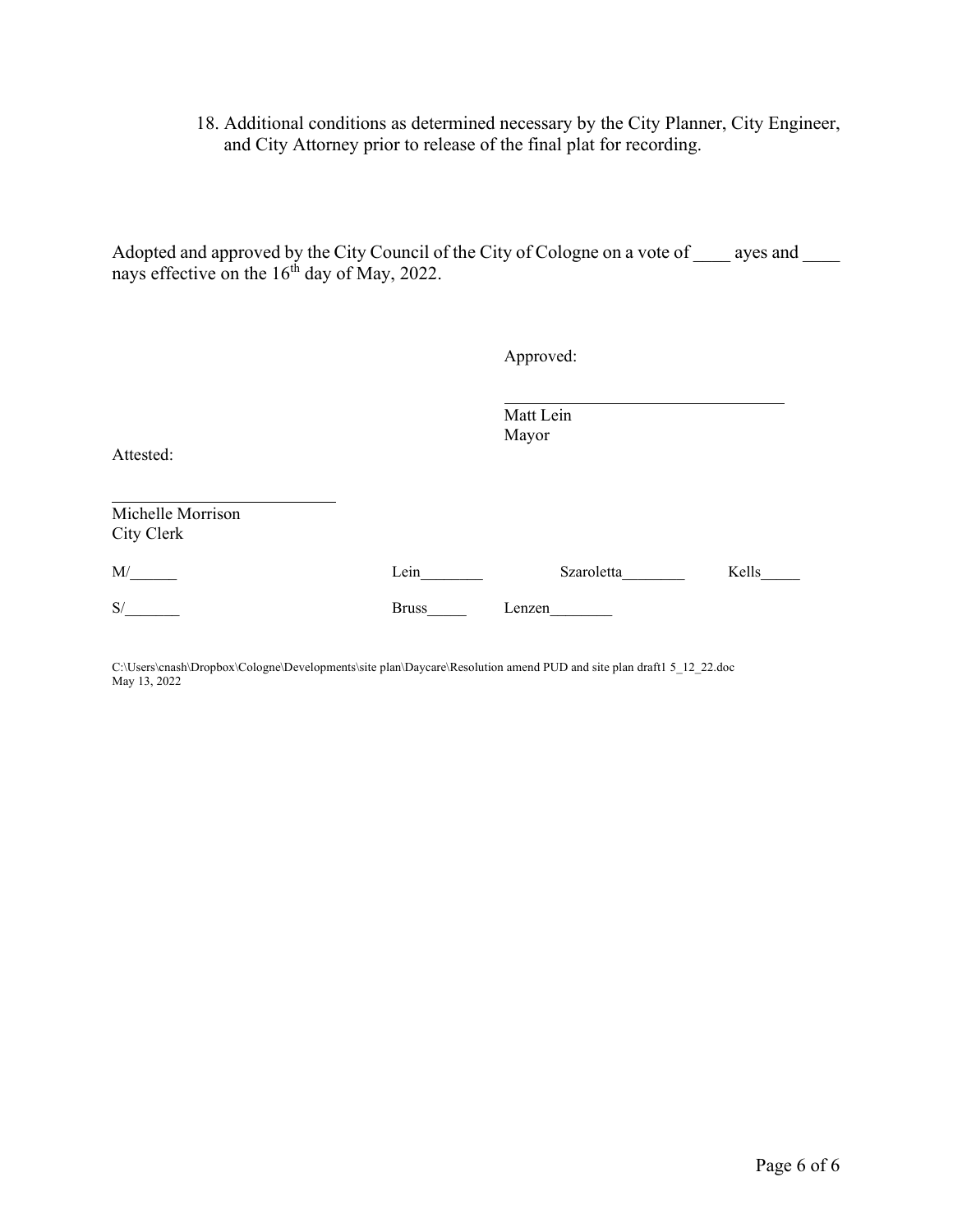## **CITY OF COLOGNE CARVER COUNTY, MINNESOTA RESOLUTION NO. 22-12**

## **AN ORDINANCE AMENDING A PLANNED UNIT DEVELOPMENT FOR A DEVELOPMENT KNOWN AS STARS EARLY LEARNING ACADEMY**

### THE CITY COUNCIL OF THE CITY OF COLOGNE, CARVER COUNTY, MINNESOTA, DOES ORDAIN:

Section 1. Introduction.

1. STARS Early Learning Academy, a Minnesota non-profit corporation, has applied to amend the Planned Unit Development for certain property legally described as follows:

Lot 1, THE VILLAGE MARKET SECOND ADDITION, Carver County, Minnesota

and

Outlot A, THE VILLAGE MARKET SECOND ADDITION, Carver County, Minnesota

(the "Subject Property"); and

- 2. The Subject Property is expected to be re-platted as Lot 1, Block 1, The Village Market Third Addition, Carver County, Minnesota.; and
- 3. On May 16, 2022, the City of Cologne Planning Commission following public notification and public hearings recommended approval of the amendment to the PUD.

Section 2. Amendment to Plan PUD. Appendix G: The Village Market PUD Standards is amended to add the following:

G. Standards for Lot 1, Block 1, The Village Market Third Addition

- 1. The use of the Subject Property shall be for early childhood learning academy and coffee shop.
- 2. The Subject Property shall be developed in substantial conformance with the Site Plan approved in City of Cologne Resolution No. 4hy deviation in the development of the Subject Property from the site plan approved in City of Cologne Resolution No. \_\_\_\_\_\_\_\_ may only be made